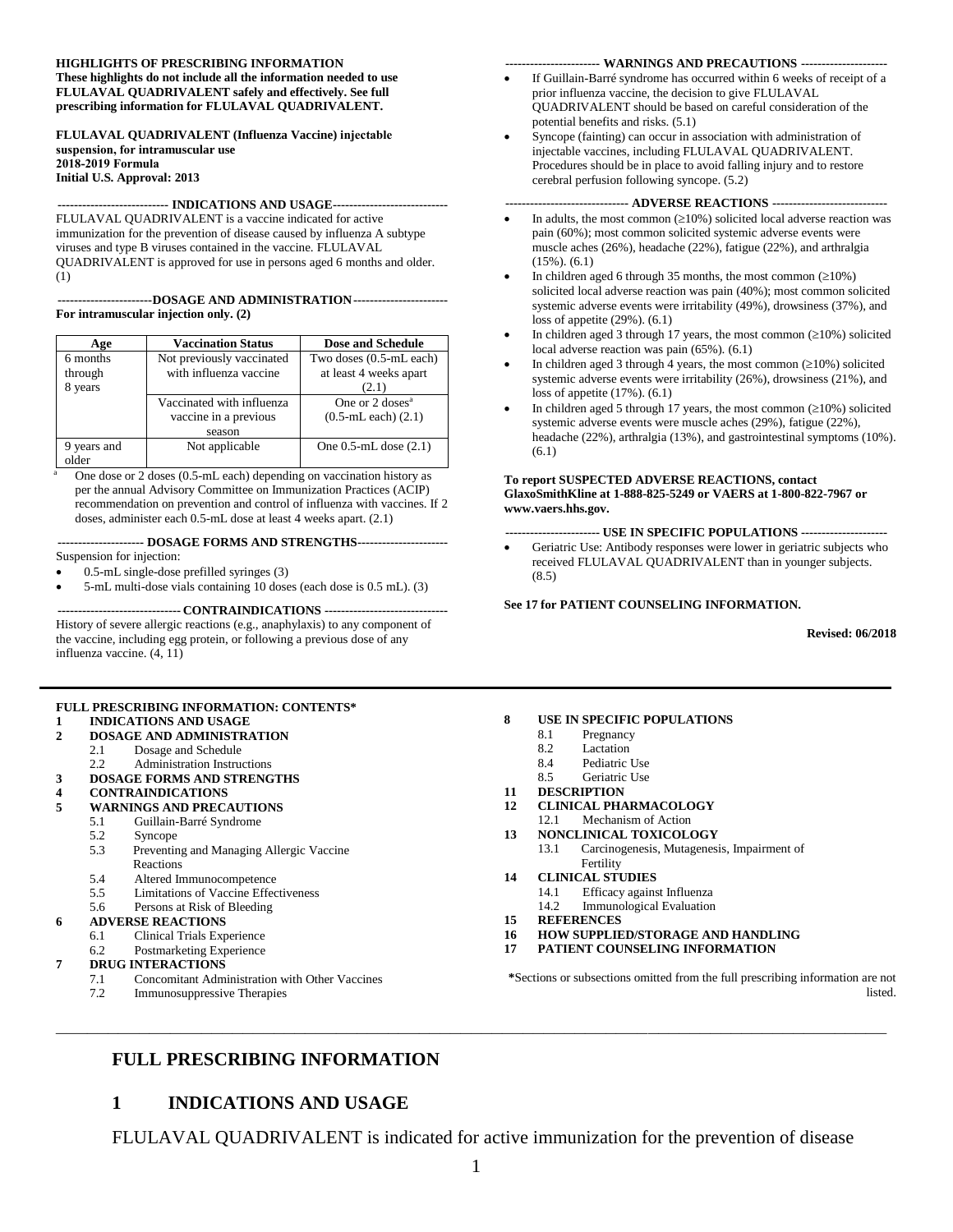caused by influenza A subtype viruses and type B viruses contained in the vaccine. FLULAVAL QUADRIVALENT is approved for use in persons aged 6 months and older.

#### <span id="page-1-0"></span>**2 DOSAGE AND ADMINISTRATION**

#### **For intramuscular injection only.**

#### <span id="page-1-1"></span>**2.1 Dosage and Schedule**

The dose and schedule for FLULAVAL QUADRIVALENT are presented in Table 1.

| Table 1. I DOMA (THE QUILDIN (THEM (T. DOSING |                              |                                     |  |  |  |  |
|-----------------------------------------------|------------------------------|-------------------------------------|--|--|--|--|
| Age                                           | <b>Vaccination Status</b>    | <b>Dose and Schedule</b>            |  |  |  |  |
| 6 months through 8 years                      | Not previously vaccinated    | Two doses (0.5-mL each)             |  |  |  |  |
|                                               | with influenza vaccine       | at least 4 weeks apart              |  |  |  |  |
|                                               | Vaccinated with influenza    | One or $2 \text{ doses}^a$ (0.5-mL) |  |  |  |  |
|                                               | vaccine in a previous season | each)                               |  |  |  |  |
| 9 years and older                             | Not applicable               | One 0.5-mL dose                     |  |  |  |  |

#### **Table 1. FLULAVAL QUADRIVALENT: Dosing**

<sup>a</sup> One dose or 2 doses (0.5-mL each) depending on vaccination history as per the annual Advisory Committee on Immunization Practices (ACIP) recommendation on prevention and control of influenza with vaccines. If 2 doses, administer each 0.5-mL dose at least 4 weeks apart.

#### <span id="page-1-2"></span>**2.2 Administration Instructions**

Shake well before administration. Parenteral drug products should be inspected visually for particulate matter and discoloration prior to administration, whenever solution and container permit. If either of these conditions exists, the vaccine should not be administered.

Attach a sterile needle to the prefilled syringe and administer intramuscularly.

For the multi-dose vial, use a sterile needle and sterile syringe to withdraw the 0.5-mL dose from the multi-dose vial and administer intramuscularly. A sterile syringe with a needle bore no larger than 23 gauge is recommended for administration. It is recommended that small syringes (0.5 mL or 1 mL) be used to minimize any product loss. Use a separate sterile needle and syringe for each dose withdrawn from the multi-dose vial.

Between uses, return the multi-dose vial to the recommended storage conditions, between 2º and 8ºC (36º and 46ºF). Do not freeze. Discard if the vaccine has been frozen. Once entered, a multi-dose vial, and any residual contents, should be discarded after 28 days.

The preferred sites for intramuscular injection are the anterolateral thigh for children aged 6 through 11 months and the deltoid muscle of the upper arm for persons aged 12 months and older. Do not inject in the gluteal area or areas where there may be a major nerve trunk.

Do not administer this product intravenously, intradermally, or subcutaneously.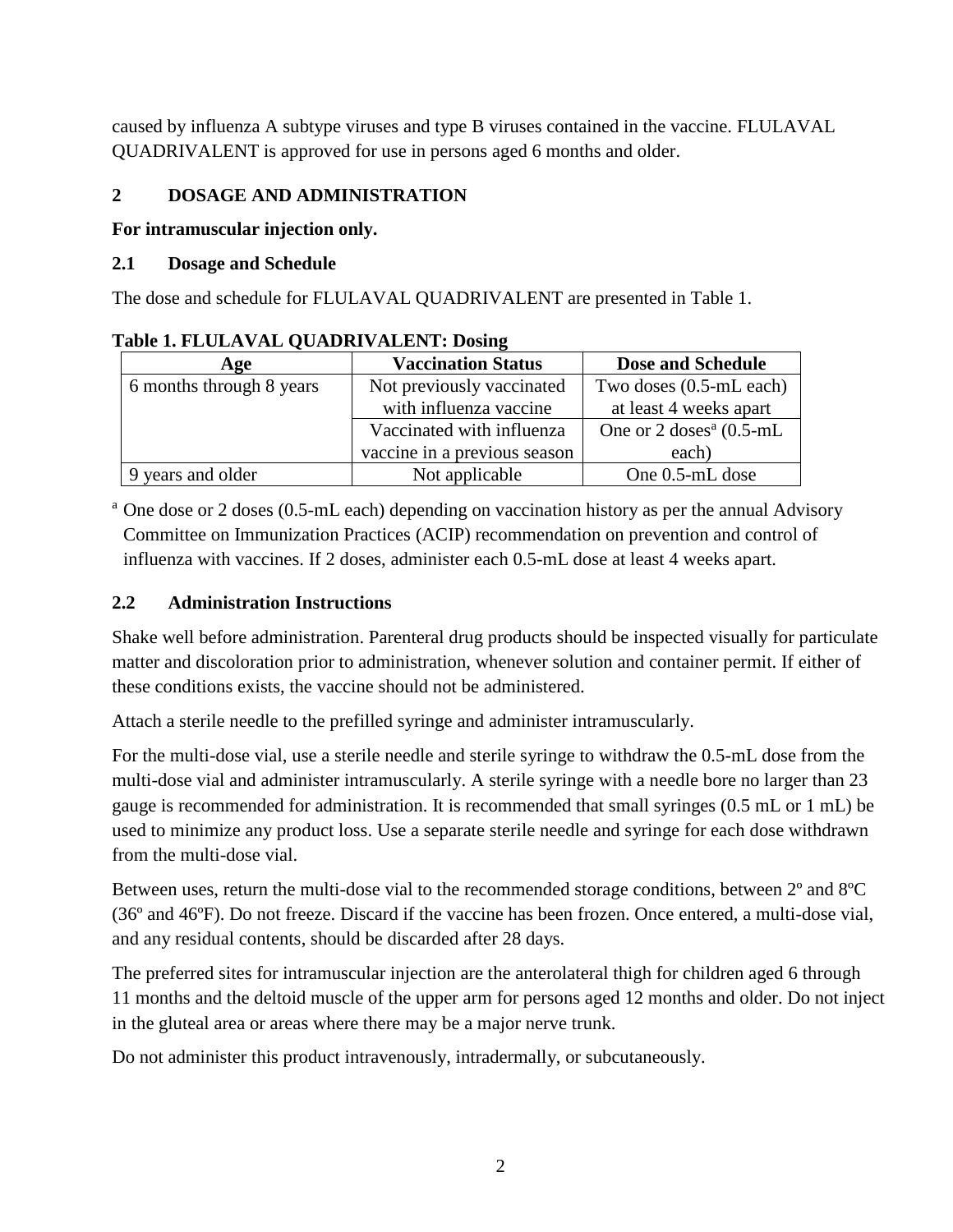## <span id="page-2-0"></span>**3 DOSAGE FORMS AND STRENGTHS**

FLULAVAL QUADRIVALENT is a suspension for injection available in 0.5-mL prefilled TIP-LOK syringes and 5-mL multi-dose vials containing 10 doses (each dose is 0.5 mL).

# <span id="page-2-1"></span>**4 CONTRAINDICATIONS**

Do not administer FLULAVAL QUADRIVALENT to anyone with a history of severe allergic reactions (e.g., anaphylaxis) to any component of the vaccine, including egg protein, or following a previous dose of any influenza vaccine *[see Description (11)]*.

# <span id="page-2-2"></span>**5 WARNINGS AND PRECAUTIONS**

## <span id="page-2-3"></span>**5.1 Guillain-Barré Syndrome**

If Guillain-Barré syndrome (GBS) has occurred within 6 weeks of receipt of a prior influenza vaccine, the decision to give FLULAVAL QUADRIVALENT should be based on careful consideration of the potential benefits and risks.

The 1976 swine influenza vaccine was associated with an elevated risk of GBS. Evidence for a causal relation of GBS with other influenza vaccines is inconclusive; if an excess risk exists, it is probably slightly more than one additional case/one million persons vaccinated.

## <span id="page-2-4"></span>**5.2 Syncope**

Syncope (fainting) can occur in association with administration of injectable vaccines, including FLULAVAL QUADRIVALENT. Syncope can be accompanied by transient neurological signs such as visual disturbance, paresthesia, and tonic-clonic limb movements. Procedures should be in place to avoid falling injury and to restore cerebral perfusion following syncope.

## <span id="page-2-5"></span>**5.3 Preventing and Managing Allergic Vaccine Reactions**

Prior to administration, the healthcare provider should review the immunization history for possible vaccine sensitivity and previous vaccination-related adverse reactions. Appropriate medical treatment and supervision must be available to manage possible anaphylactic reactions following administration of FLULAVAL QUADRIVALENT.

## <span id="page-2-6"></span>**5.4 Altered Immunocompetence**

If FLULAVAL QUADRIVALENT is administered to immunosuppressed persons, including individuals receiving immunosuppressive therapy, the immune response may be lower than in immunocompetent persons.

## <span id="page-2-7"></span>**5.5 Limitations of Vaccine Effectiveness**

Vaccination with FLULAVAL QUADRIVALENT may not protect all susceptible individuals.

# <span id="page-2-8"></span>**5.6 Persons at Risk of Bleeding**

As with other intramuscular injections, FLULAVAL QUADRIVALENT should be given with caution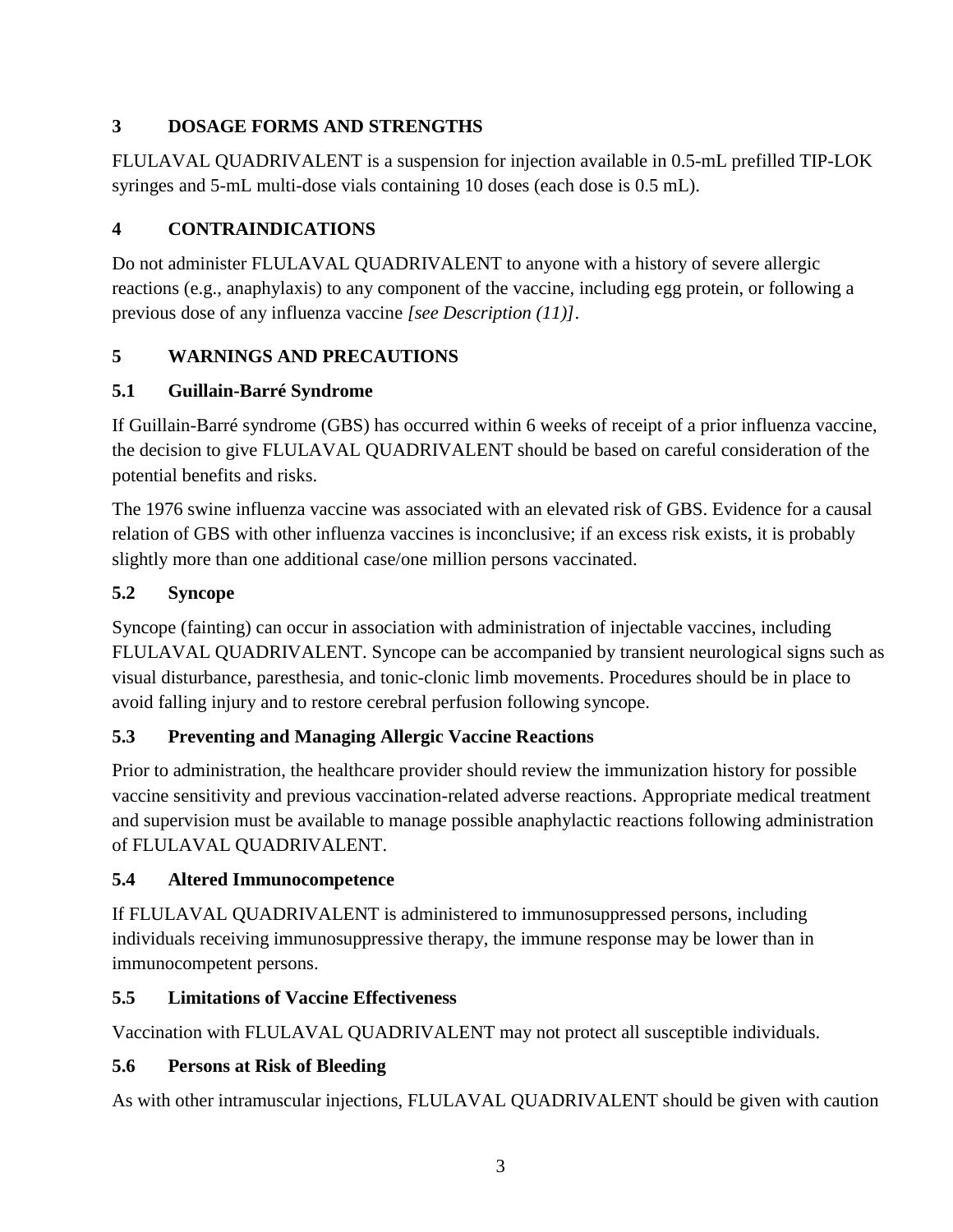in individuals with bleeding disorders such as hemophilia or on anticoagulant therapy to avoid the risk of hematoma following the injection.

#### <span id="page-3-0"></span>**6 ADVERSE REACTIONS**

#### <span id="page-3-1"></span>**6.1 Clinical Trials Experience**

Because clinical trials are conducted under widely varying conditions, adverse reaction rates observed in the clinical trials of a vaccine cannot be directly compared with rates in the clinical trials of another vaccine, and may not reflect the rates observed in practice. There is the possibility that broad use of FLULAVAL QUADRIVALENT could reveal adverse reactions not observed in clinical trials.

In adults who received FLULAVAL QUADRIVALENT, the most common  $(\geq 10\%)$  solicited local adverse reaction was pain (60%); the most common ( $\geq$ 10%) solicited systemic adverse events were muscle aches (26%), headache (22%), fatigue (22%), and arthralgia (15%).

In children aged 6 through 35 months who received FLULAVAL QUADRIVALENT, the most common ( $\geq$ 10%) solicited local adverse reaction was pain (40%); the most common ( $\geq$ 10%) solicited systemic adverse events were irritability (49%), drowsiness (37%), and loss of appetite (29%).

In children aged 3 through 17 years who received FLULAVAL QUADRIVALENT, the most common  $(210%)$  solicited local adverse reaction was pain (65%). In children aged 3 through 4 years, the most common ( $\geq$ 10%) solicited systemic adverse events were irritability (26%), drowsiness (21%), and loss of appetite (17%). In children aged 5 through 17 years, the most common  $(\geq 10\%)$  systemic adverse events were muscle aches (29%), fatigue (22%), headache (22%), arthralgia (13%), and gastrointestinal symptoms (10%).

FLULAVAL QUADRIVALENT has been administered in 8 clinical trials to 1,384 adults aged 18 years and older, 1,965 children aged 6 through 35 months, and 3,516 children aged 3 through 17 years.

#### FLULAVAL QUADRIVALENT in Adults

Trial 1 (NCT01196975) was a randomized, double-blind, active-controlled, safety and immunogenicity trial. In this trial, subjects received FLULAVAL QUADRIVALENT ( $n = 1,272$ ), or one of 2 formulations of a comparator trivalent influenza vaccine (FLULAVAL, TIV-1,  $n = 213$  or TIV-2, n = 218), each containing an influenza type B virus that corresponded to one of the 2 B viruses in FLULAVAL QUADRIVALENT (a type B virus of the Victoria lineage or a type B virus of the Yamagata lineage). The population was aged 18 years and older (mean age: 50 years) and 61% were female; 61% of subjects were white, 3% were black, 1% were Asian, and 35% were of other racial/ethnic groups. Solicited adverse events were collected for 7 days (day of vaccination and the next 6 days). The incidence of local adverse reactions and systemic adverse events occurring within 7 days of vaccination in adults are shown in Table 2.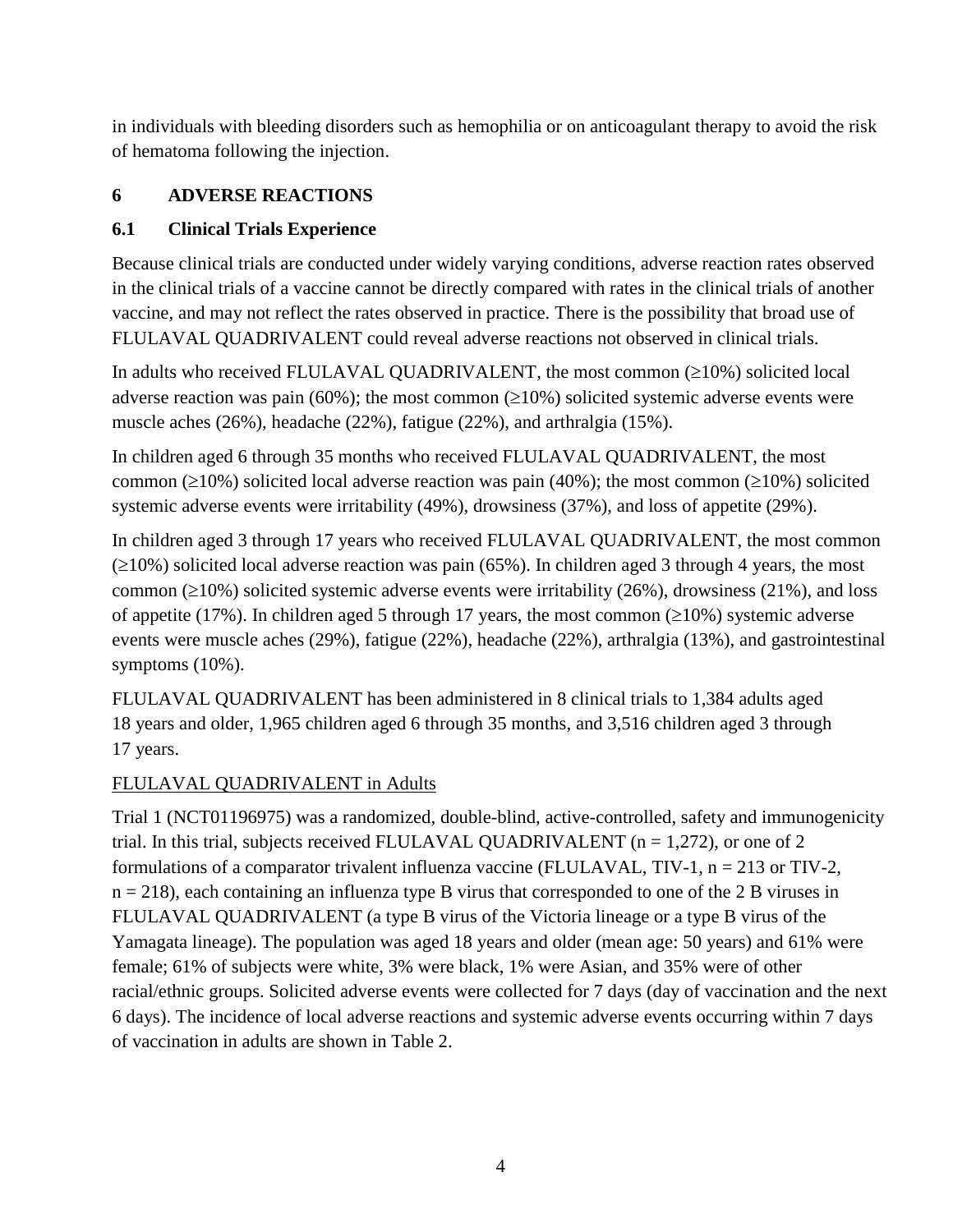**Table 2. FLULAVAL QUADRIVALENT: Incidence of Solicited Local Adverse Reactions and Systemic Adverse Events within 7 Days<sup>a</sup> of Vaccination in Adults Aged 18 Years and Older<sup>b</sup> (Total Vaccinated Cohort)**

|                                        |                                 |                      |              |                             | <b>Trivalent Influenza Vaccine (TIV)</b> |                      |  |
|----------------------------------------|---------------------------------|----------------------|--------------|-----------------------------|------------------------------------------|----------------------|--|
|                                        | <b>FLULAVAL</b>                 |                      | <b>TIV-1</b> |                             | $TIV-2$                                  |                      |  |
|                                        | <b>QUADRIVALENT<sup>c</sup></b> |                      |              | $(B$ Victoria) <sup>d</sup> | $(B$ Yamagata) <sup>e</sup>              |                      |  |
|                                        | $n = 1,260$                     |                      | $n = 208$    |                             | $n = 216$                                |                      |  |
| <b>Adverse Reaction/</b>               | $\frac{6}{9}$                   |                      |              | $\frac{0}{0}$               |                                          | $\frac{0}{0}$        |  |
| <b>Adverse Event</b>                   | Any                             | Grade 3 <sup>f</sup> | Any          | Grade 3 <sup>f</sup>        | Any                                      | Grade 3 <sup>f</sup> |  |
| <b>Local Adverse Reactions</b>         |                                 |                      |              |                             |                                          |                      |  |
| Pain                                   | 59.5                            | 1.7                  | 44.7         | 1.0                         | 41.2                                     | 1.4                  |  |
| Swelling                               | 2.5                             | 0.0                  | 1.4          | 0.0                         | 3.7                                      | 0.0                  |  |
| Redness                                | 1.7                             | 0.0                  | 2.9          | 0.0                         | 1.4                                      | 0.0                  |  |
| <b>Systemic Adverse Events</b>         |                                 |                      |              |                             |                                          |                      |  |
| Muscle aches                           | 26.3                            | 0.8                  | 25.0         | 0.5                         | 18.5                                     | 1.4                  |  |
| Headache                               | 21.5                            | 0.9                  | 19.7         | 0.5                         | 22.7                                     | 0.0                  |  |
| Fatigue                                | 21.5                            | 0.8                  | 21.6         | 1.0                         | 17.1                                     | 1.9                  |  |
| Arthralgia                             | 14.8                            | 0.8                  | 16.7         | 1.0                         | 14.6                                     | 2.9                  |  |
| Gastrointestinal symptoms <sup>g</sup> | 9.3                             | 0.8                  | 10.1         | 1.9                         | 6.9                                      | 0.5                  |  |
| Shivering                              | 8.8                             | 0.6                  | 7.7          | 0.5                         | 6.0                                      | 0.9                  |  |
| Fever <sup>h</sup>                     | 1.3                             | 0.4                  | 0.5          | 0.0                         | 1.4                                      | 0.5                  |  |

Total vaccinated cohort for safety included all vaccinated subjects for whom safety data were available.  $n =$  number of subjects with diary card completed.

<sup>a</sup> 7 days included day of vaccination and the subsequent 6 days.

<sup>b</sup> Trial 1: NCT01196975.

<sup>c</sup> Contained 2 A strains and 2 B strains, one of Victoria lineage and one of Yamagata lineage.

<sup>d</sup> Contained the same 2 A strains as FLULAVAL QUADRIVALENT and a B strain of Victoria lineage.

- <sup>e</sup> Contained the same 2 A strains as FLULAVAL QUADRIVALENT and a B strain of Yamagata lineage.
- $f$  Grade 3 pain: Defined as significant pain at rest; prevented normal everyday activities.

Grade 3 swelling, redness: Defined as >100 mm.

Grade 3 muscle aches, headache, fatigue, arthralgia, gastrointestinal symptoms, shivering: Defined as prevented normal activity.

Grade 3 (or higher) fever: Defined as  $\geq 102.2^{\circ}$  F (39.0°C).

<sup>g</sup> Gastrointestinal symptoms included nausea, vomiting, diarrhea, and/or abdominal pain.

h Fever: Defined as  $\geq$ 100.4°F (38.0°C)

Unsolicited adverse events occurring within 21 days of vaccination were reported in 19%, 23%, and 23% of subjects who received FLULAVAL QUADRIVALENT ( $n = 1,272$ ), TIV-1 (B Victoria)  $(n = 213)$ , or TIV-2 (B Yamagata)  $(n = 218)$ , respectively. The unsolicited adverse events that occurred most frequently  $(\geq 1\%$  for FLULAVAL QUADRIVALENT) included nasopharyngitis, upper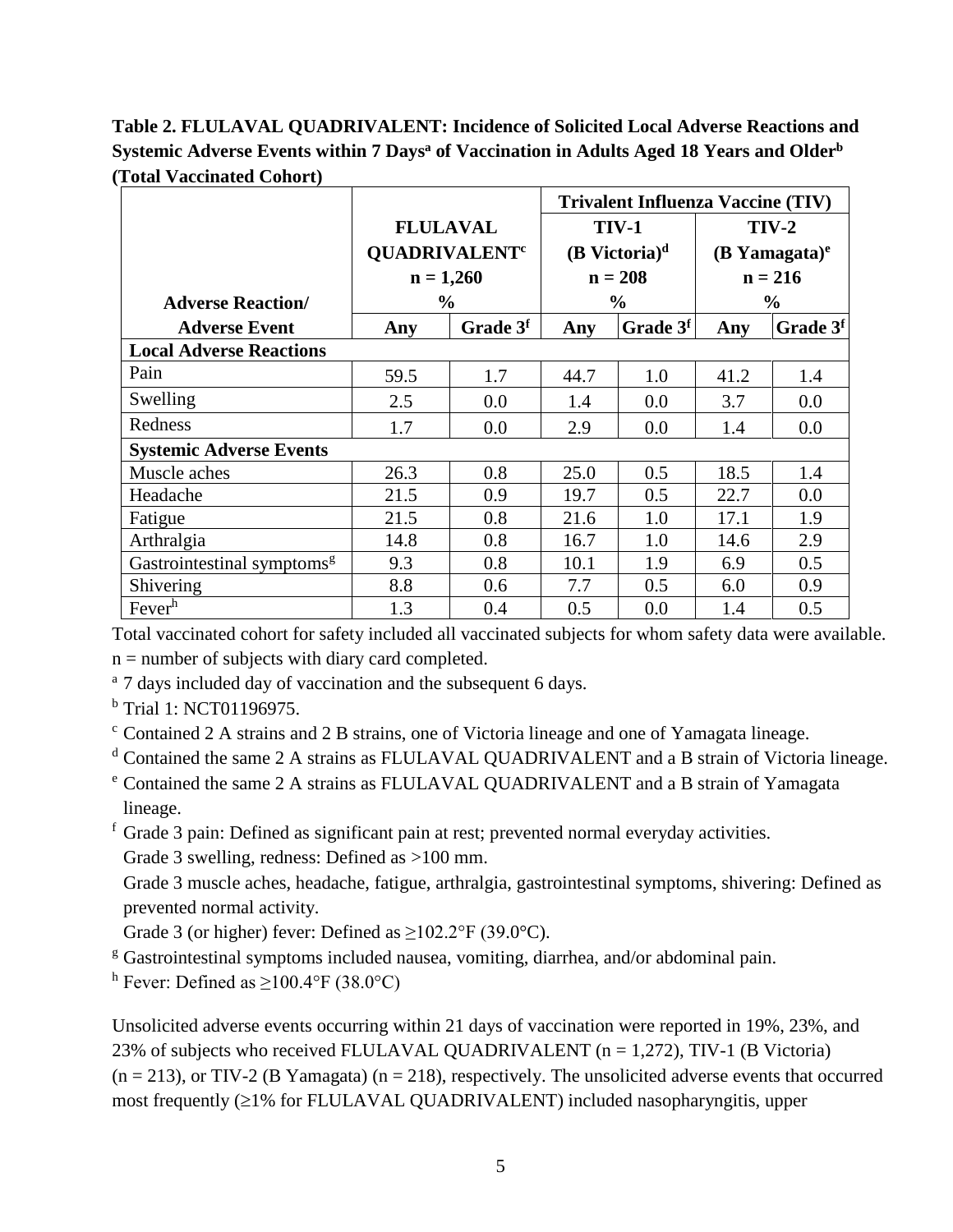respiratory tract infection, headache, cough, and oropharyngeal pain. Serious adverse events occurring within 21 days of vaccination were reported in 0.4%, 0%, and 0% of subjects who received FLULAVAL QUADRIVALENT, TIV-1 (B Victoria), or TIV-2 (B Yamagata), respectively.

#### FLULAVAL QUADRIVALENT in Children

Trial 4 (NCT02242643) was a randomized, observer-blind, active-controlled immunogenicity and safety trial. The trial included subjects aged 6 through 35 months who received FLULAVAL QUADRIVALENT ( $n = 1,207$ ) or FLUZONE QUADRIVALENT, a U.S.-licensed inactivated influenza vaccine  $(n = 1,217)$  used as comparator, manufactured by Sanofi Pasteur Inc. Children with no history of influenza vaccination received 2 doses of FLULAVAL QUADRIVALENT or the comparator vaccine approximately 28 days apart. Children with a history of influenza vaccination received one dose of FLULAVAL QUADRIVALENT or the comparator vaccine. In the overall population, 53% were male; 64% were white, 16% were black, 3% were Asian, and 17% were of other racial/ethnic groups. The mean age of subjects was 20 months. Subjects were followed for safety for 6 months; solicited local adverse reactions and systemic adverse events were collected for 7 days (day of vaccination and the next 6 days) postvaccination. The incidence of local adverse reactions and systemic adverse events occurring within 7 days of vaccination in children are shown in Table 3.

| MOIIUIS (TOtal Vaccinated Conort) |                                                         |             |                                                        |                      |  |             |  |
|-----------------------------------|---------------------------------------------------------|-------------|--------------------------------------------------------|----------------------|--|-------------|--|
| <b>Adverse Reaction</b> /         | <b>FLULAVAL</b><br><b>QUADRIVALENT</b><br>$\frac{0}{0}$ |             | <b>Active Comparator</b> <sup>c</sup><br>$\frac{6}{9}$ |                      |  |             |  |
| <b>Adverse Event</b>              | Grade 3 <sup>d</sup><br>Any                             |             | Any                                                    | Grade 3 <sup>d</sup> |  |             |  |
| <b>Local Adverse Reactions</b>    | $n = 1,151$                                             |             |                                                        |                      |  | $n = 1,146$ |  |
| Pain                              | 40.3                                                    | 2.4         | 37.4                                                   | 1.4                  |  |             |  |
| Swelling                          | 1.0                                                     | 0.0         | 0.4                                                    | 0.0                  |  |             |  |
| Redness                           | 1.3                                                     | 0.0         | 1.3                                                    | 0.0                  |  |             |  |
| <b>Systemic Adverse Events</b>    |                                                         | $n = 1,155$ |                                                        | $n = 1,148$          |  |             |  |
| Irritability                      | 49.4                                                    | 3.8         | 45.9                                                   | 3.0                  |  |             |  |
| Drowsiness                        | 36.7                                                    | 2.7         | 36.9                                                   | 2.6                  |  |             |  |
| Loss of appetite                  | 28.9                                                    | 1.6         | 28.6                                                   | 1.3                  |  |             |  |
| Fever <sup>e</sup>                | 5.6                                                     | 1.4         | 5.8                                                    | 1.0                  |  |             |  |

**Table 3. FLULAVAL QUADRIVALENT: Incidence of Solicited Local Adverse Reactions and Systemic Adverse Events within 7 Days<sup>a</sup> of First Vaccination in Children Aged 6 through 35 Months<sup>b</sup> (Total Vaccinated Cohort)**

Total vaccinated cohort for safety included all vaccinated subjects for whom safety data were available (i.e., diary card completed for solicited symptoms). n = number of subjects with diary card completed.

<sup>a</sup> 7 days included day of vaccination and the subsequent 6 days.

 $<sup>b</sup>$  Trial 4: NCT02242643.</sup>

<sup>c</sup> U.S.-licensed quadrivalent, inactivated influenza vaccine (manufactured by Sanofi Pasteur Inc).

<sup>d</sup> Grade 3 pain: Defined as cried when limb was moved/spontaneously painful.

Grade 3 swelling, redness: Defined as >100 mm.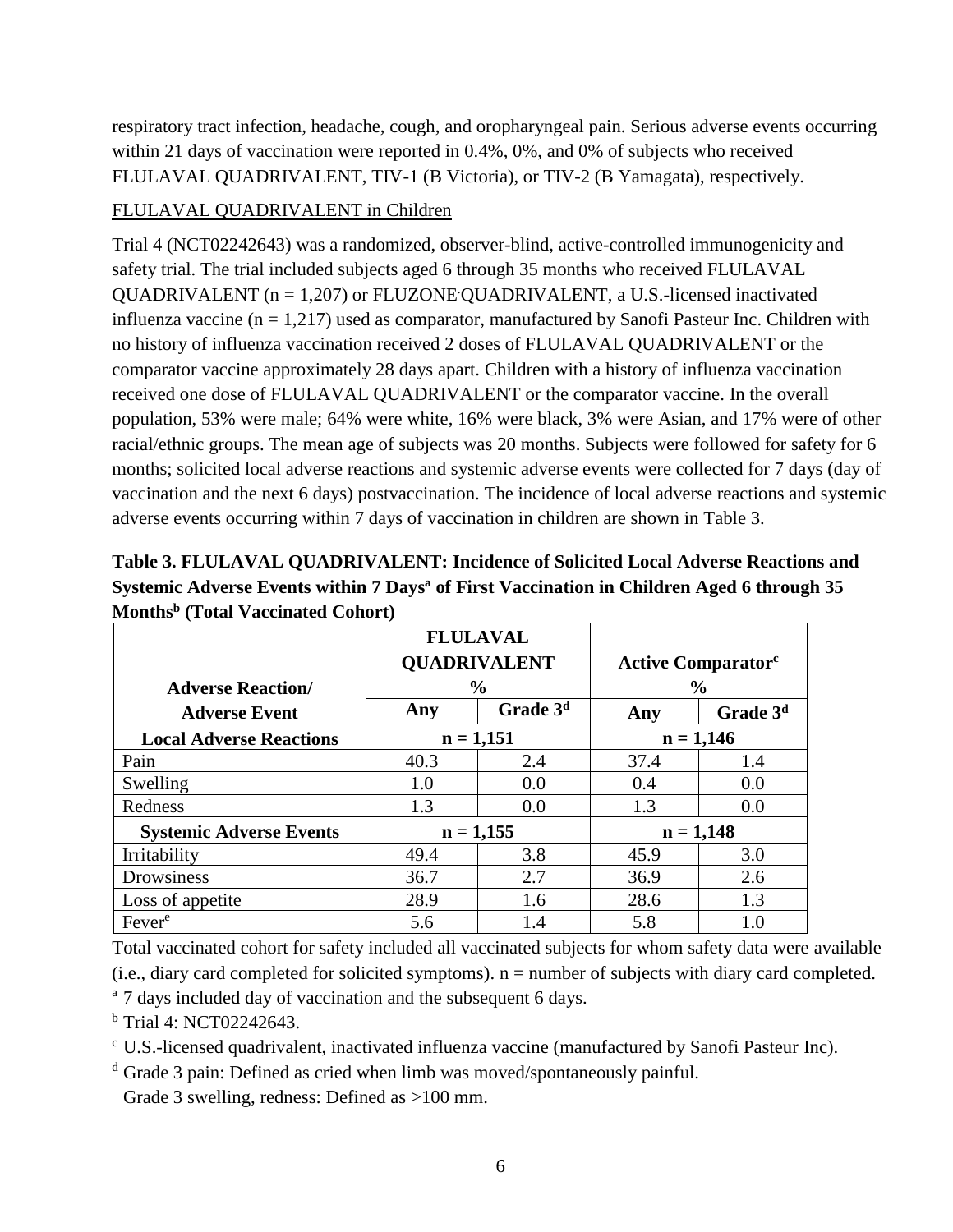Grade 3 irritability: Defined as crying that could not be comforted/prevented normal activity.

Grade 3 drowsiness: Defined as prevented normal activity.

Grade 3 loss of appetite: Defined as not eating at all.

Grade 3 (or higher) fever: Defined as  $>102.2^{\circ}F(39.0^{\circ}C)$ .

 $e^{\text{e}}$  Fever: Defined as  $\geq 100.4$  °F (38.0 °C).

In children who received a second dose of FLULAVAL QUADRIVALENT or the comparator vaccine, the incidences of solicited adverse events following the second dose were generally similar or lower than those observed after the first dose.

Unsolicited adverse events occurring within 28 days of vaccination were reported in 46% and 44% of subjects who received FLULAVAL QUADRIVALENT ( $n = 1,207$ ) and the comparator vaccine  $(n = 1,217)$ , respectively. The unsolicited adverse reactions that occurred most frequently ( $\geq 1\%$ ) for FLULAVAL QUADRIVALENT included upper respiratory tract infection, cough, diarrhea, pyrexia, vomiting, and rash. Serious adverse events occurring during the study period (approximately 6 months) were reported in 2% of subjects who received FLULAVAL QUADRIVALENT and in 2% of subjects who received the comparator vaccine. There were no deaths reported during the study period.

Trial 2 (NCT01198756) was a randomized, double-blind, active-controlled trial. In this trial, subjects received FLULAVAL QUADRIVALENT ( $n = 932$ ) or one of 2 formulations of a comparator trivalent influenza vaccine [FLUARIX (Influenza Vaccine), TIV-1 (B Victoria), n = 929 or TIV-2 (B Yamagata),  $n = 932$ , each containing an influenza type B virus that corresponded to one of the 2 B viruses in FLULAVAL QUADRIVALENT (a type B virus of the Victoria lineage or a type B virus of the Yamagata lineage). The population was aged 3 through 17 years (mean age: 9 years) and 53% were male; 65% were white, 13% were Asian, 9% were black, and 13% were of other racial/ethnic groups. Children aged 3 through 8 years with no history of influenza vaccination received 2 doses approximately 28 days apart. Children aged 3 through 8 years with a history of influenza vaccination and children aged 9 years and older received one dose. Solicited local adverse reactions and systemic adverse events were collected for 7 days (day of vaccination and the next 6 days). The incidence of local adverse reactions and systemic adverse events occurring within 7 days of vaccination in children are shown in Table 4.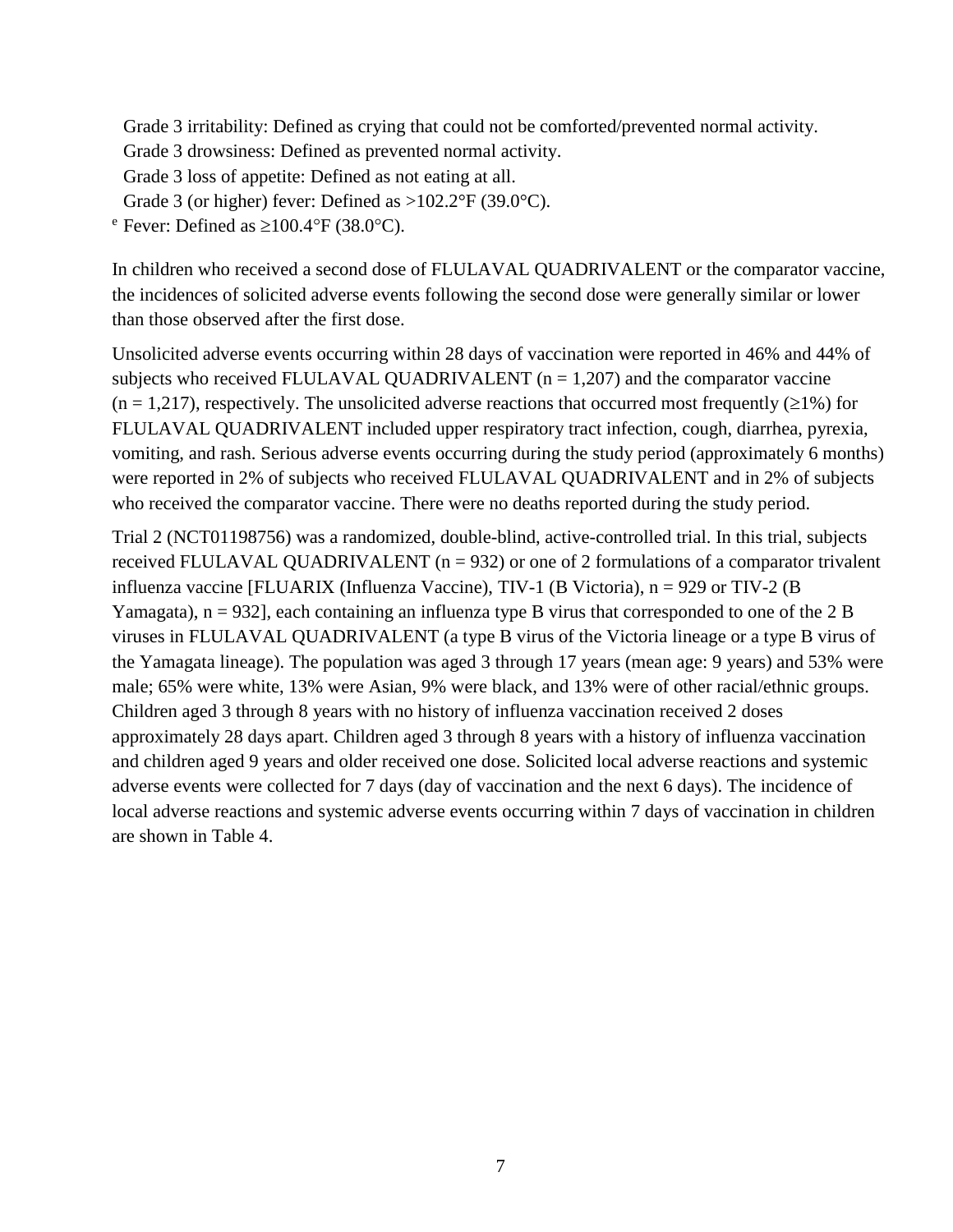**Table 4. FLULAVAL QUADRIVALENT: Incidence of Solicited Local Adverse Reactions and Systemic Adverse Events within 7 Days<sup>a</sup> of First Vaccination in Children Aged 3 through 17 Years<sup>b</sup> (Total Vaccinated Cohort)**

|                                |                 | <b>Trivalent Influenza Vaccine (TIV)</b> |                             |                                |                             |           |
|--------------------------------|-----------------|------------------------------------------|-----------------------------|--------------------------------|-----------------------------|-----------|
|                                | <b>FLULAVAL</b> |                                          | <b>TIV-1</b>                |                                | <b>TIV-2</b>                |           |
|                                |                 | <b>QUADRIVALENT<sup>c</sup></b>          | $(B$ Victoria) <sup>d</sup> |                                | $(B$ Yamagata) <sup>e</sup> |           |
|                                |                 | $\frac{0}{0}$                            |                             | $\frac{0}{0}$                  | $\frac{0}{0}$               |           |
| <b>Adverse Reaction/</b>       | Any             | Grade 3f                                 | Any                         | Grade 3 <sup>f</sup>           | Any                         | Grade 3f  |
| <b>Adverse Event</b>           |                 |                                          |                             | <b>Aged 3 through 17 Years</b> |                             |           |
| <b>Local Adverse Reactions</b> |                 | $n = 913$                                |                             | $n = 911$                      |                             | $n = 915$ |
| Pain                           | 65.4            | 3.2                                      | 54.6                        | 1.8                            | 55.7                        | 2.4       |
| Swelling                       | 6.2             | 0.1                                      | 3.3                         | 0.0                            | 3.8                         | 0.0       |
| Redness                        | 5.3             | 0.1                                      | 3.2                         | 0.0                            | 3.5                         | 0.0       |
|                                |                 |                                          |                             | <b>Aged 3 through 4 Years</b>  |                             |           |
| <b>Systemic Adverse Events</b> |                 | $n = 185$                                | $n = 187$                   |                                | $n = 189$                   |           |
| Irritability                   | 25.9            | 0.5                                      | 16.6                        | 0.0                            | 21.7                        | 1.6       |
| Drowsiness                     | 21.1            | 0.0                                      | 19.8                        | 1.6                            | 23.3                        | 0.5       |
| Loss of appetite               | 17.3            | 0.0                                      | 16.0                        | 1.6                            | 13.2                        | 1.1       |
| Fever <sup>g</sup>             | 4.9             | 0.5                                      | 5.9                         | 1.1                            | 3.7                         | 1.6       |
|                                |                 |                                          |                             | <b>Aged 5 through 17 Years</b> |                             |           |
| <b>Systemic Adverse Events</b> |                 | $n = 727$                                | $n = 724$                   |                                | $n = 725$                   |           |
| Muscle aches                   | 28.5            | 0.7                                      | 24.9                        | 0.6                            | 24.7                        | 1.0       |
| Fatigue                        | 22.1            | 0.7                                      | 23.6                        | 1.8                            | 23.0                        | 1.0       |
| Headache                       | 22.0            | 1.0                                      | 22.1                        | 1.0                            | 20.1                        | 1.2       |
| Arthralgia                     | 12.9            | 0.4                                      | 11.9                        | 0.6                            | 10.5                        | 0.1       |
| Gastrointestinal symptomsh     | 9.6             | 1.0                                      | 9.7                         | 1.0                            | 9.0                         | 0.7       |
| Shivering                      | 7.0             | 0.4                                      | 6.9                         | 1.2                            | 6.9                         | 0.6       |
| Fever <sup>g</sup>             | 1.9             | 0.6                                      | 3.6                         | 1.1                            | 2.5                         | 0.3       |

Total vaccinated cohort for safety included all vaccinated subjects for whom safety data were available.  $n =$  number of subjects with diary card completed.

<sup>a</sup> 7 days included day of vaccination and the subsequent 6 days.

<sup>b</sup> Trial 2: NCT01198756.

<sup>c</sup> Contained 2 A strains and 2 B strains, one of Victoria lineage and one of Yamagata lineage.

<sup>d</sup> Contained the same 2 A strains as FLULAVAL QUADRIVALENT and a B strain of Victoria lineage.

<sup>e</sup> Contained the same 2 A strains as FLULAVAL QUADRIVALENT and a B strain of Yamagata lineage.

 $f$  Grade 3 pain: Defined as cried when limb was moved/spontaneously painful (children  $\leq$ 5 years), or significant pain at rest, prevented normal everyday activities (children  $\geq$ 5 years). Grade 3 swelling, redness: Defined as >100 mm.

Grade 3 irritability: Defined as crying that could not be comforted/prevented normal activity.

Grade 3 drowsiness: Defined as prevented normal activity.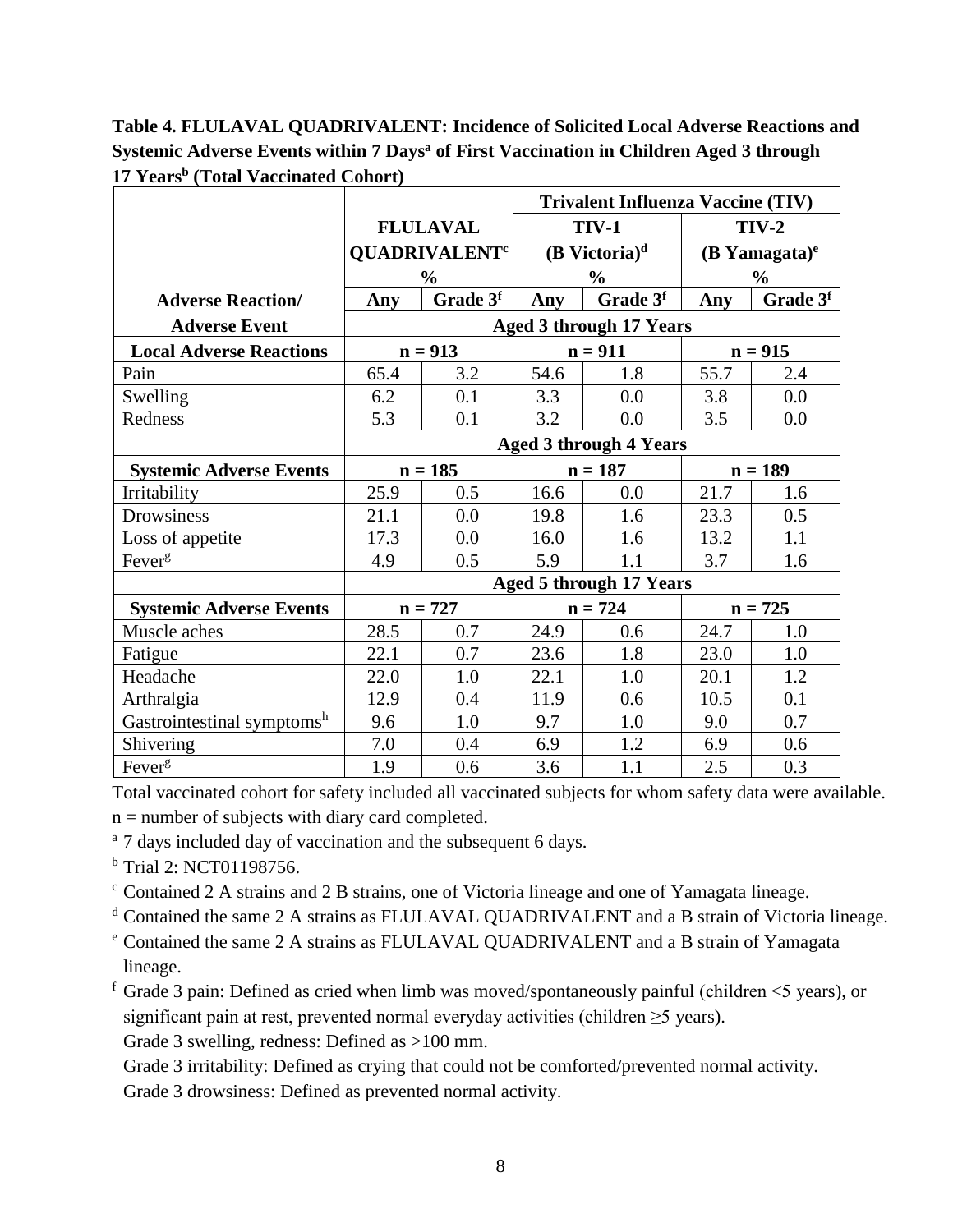Grade 3 loss of appetite: Defined as not eating at all.

Grade 3 (or higher) fever: Defined as  $\geq$ 102.2°F (39.0°C).

Grade 3 muscle aches, fatigue, headache, arthralgia, gastrointestinal symptoms, shivering: Defined as prevented normal activity.

<sup>g</sup> Fever: Defined as  $\geq 100.4$ °F (38.0°C).

h Gastrointestinal symptoms included nausea, vomiting, diarrhea, and/or abdominal pain.

In children who received a second dose of FLULAVAL QUADRIVALENT, FLUARIX TIV-1 (B Victoria), or TIV-2 (B Yamagata), the incidences of adverse events following the second dose were generally lower than those observed after the first dose.

Unsolicited adverse events occurring within 28 days of vaccination were reported in 30%, 31%, and 30% of subjects who received FLULAVAL QUADRIVALENT (n = 932), FLUARIX TIV-1 (B Victoria) ( $n = 929$ ), or TIV-2 (B Yamagata) ( $n = 932$ ), respectively. The unsolicited adverse events that occurred most frequently  $(\geq 1\%$  for FLULAVAL QUADRIVALENT) included vomiting, pyrexia, bronchitis, nasopharyngitis, pharyngitis, upper respiratory tract infection, headache, cough, oropharyngeal pain, and rhinorrhea. Serious adverse events occurring within 28 days of any vaccination were reported in 0.1%, 0.2%, and 0.2% of subjects who received FLULAVAL QUADRIVALENT, FLUARIX TIV-1 (B Victoria), or TIV-2 (B Yamagata), respectively.

Trial 3 (NCT01218308) was a randomized, observer-blind, non-influenza vaccine-controlled trial evaluating the efficacy of FLULAVAL QUADRIVALENT. The trial included subjects aged 3 through 8 years who received FLULAVAL QUADRIVALENT (n = 2,584) or HAVRIX (Hepatitis A Vaccine)  $(n = 2,584)$  as a control vaccine. Children with no history of influenza vaccination received 2 doses of FLULAVAL QUADRIVALENT or HAVRIX approximately 28 days apart (this dosing regimen for HAVRIX is not a U.S.-licensed schedule). Children with a history of influenza vaccination received one dose of FLULAVAL QUADRIVALENT or HAVRIX. In the overall population, 52% were male; 60% were Asian, 5% were white, and 35% were of other racial/ethnic groups. The mean age of subjects was 5 years. Solicited local adverse reactions and systemic adverse events were collected for 7 days (day of vaccination and the next 6 days). The incidence of local adverse reactions and systemic adverse events occurring within 7 days of vaccination in children are shown in Table 5.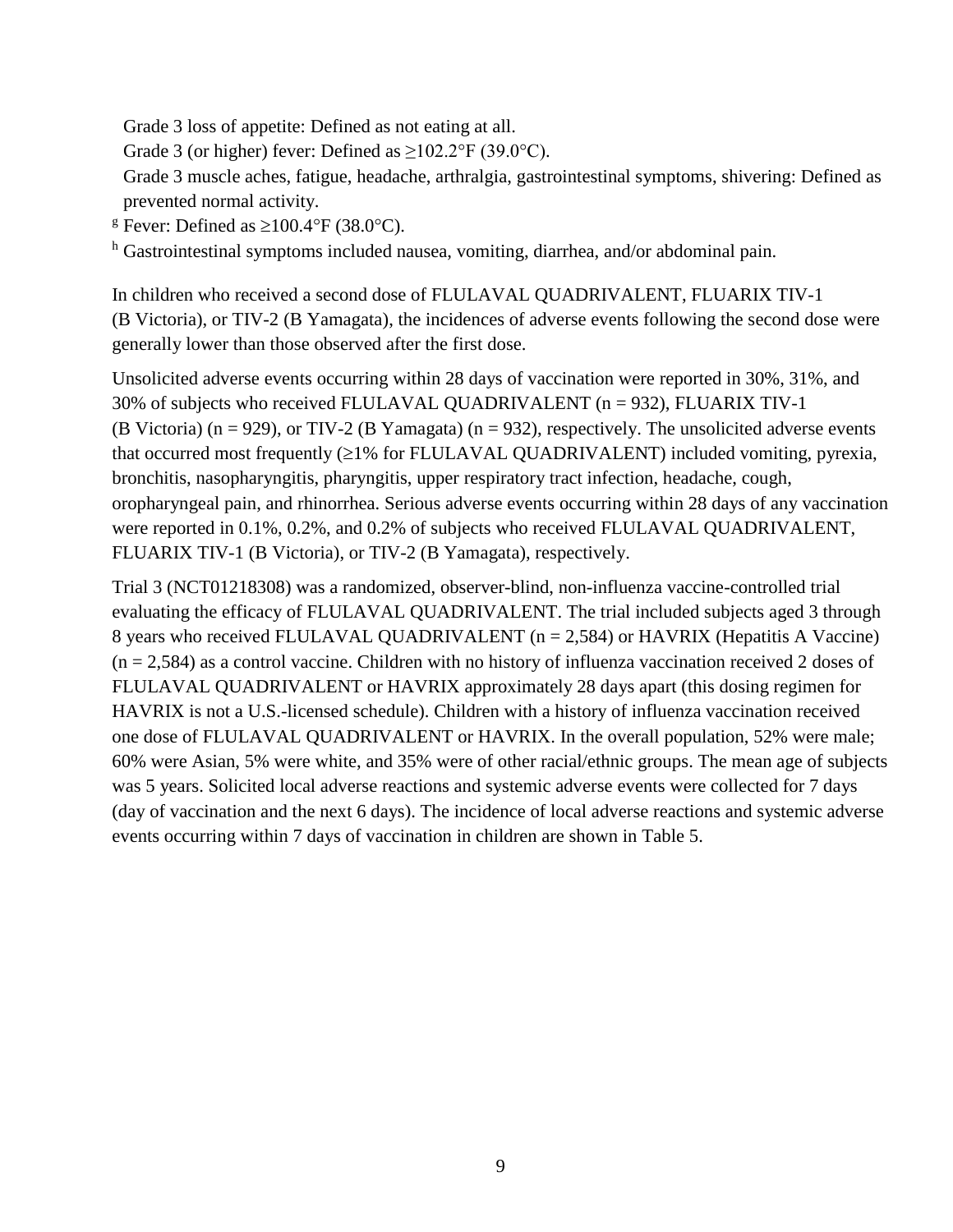**Table 5. FLULAVAL QUADRIVALENT: Incidence of Solicited Local Adverse Reactions and Systemic Adverse Events within 7 Days<sup>a</sup> of First Vaccination in Children Aged 3 through 8 Years<sup>b</sup> (Total Vaccinated Cohort)**

|                                        | <b>FLULAVAL</b>     |                               |                           |                      |  |
|----------------------------------------|---------------------|-------------------------------|---------------------------|----------------------|--|
|                                        | <b>QUADRIVALENT</b> |                               | <b>HAVRIX<sup>c</sup></b> |                      |  |
|                                        | $\frac{0}{0}$       |                               | $\frac{0}{0}$             |                      |  |
| <b>Adverse Reaction/</b>               | Any                 | Grade 3 <sup>d</sup>          | Any                       | Grade 3 <sup>d</sup> |  |
| <b>Adverse Event</b>                   |                     | <b>Aged 3 through 8 Years</b> |                           |                      |  |
| <b>Local Adverse Reactions</b>         | $n = 2,546$         |                               | $n = 2,551$               |                      |  |
| Pain                                   | 39.4                | 0.9                           | 27.8                      | 0.7                  |  |
| Swelling                               | 1.0                 | 0.0                           | 0.3                       | 0.0                  |  |
| Redness                                | 0.4                 | 0.0                           | 0.2                       | 0.0                  |  |
|                                        |                     | <b>Aged 3 through 4 Years</b> |                           |                      |  |
| <b>Systemic Adverse Events</b>         | $n = 898$           |                               | $n = 895$                 |                      |  |
| Loss of appetite                       | 9.0                 | 0.3                           | 8.2                       | 0.4                  |  |
| Irritability                           | 8.1                 | 0.4                           | 7.5                       | 0.1                  |  |
| Drowsiness                             | 7.7                 | 0.4                           | 7.3                       | 0.0                  |  |
| Fever <sup>e</sup>                     | 3.8                 | 1.2                           | 4.4                       | 1.3                  |  |
|                                        |                     | <b>Aged 5 through 8 Years</b> |                           |                      |  |
| <b>Systemic Adverse Events</b>         | $n = 1,648$         |                               | $n = 1,654$               |                      |  |
| Muscle aches                           | 12.0                | 0.1                           | 9.7                       | 0.2                  |  |
| Headache                               | 10.5                | 0.4                           | 10.6                      | 0.8                  |  |
| Fatigue                                | 8.4                 | 0.1                           | 7.1                       | 0.3                  |  |
| Arthralgia                             | 6.3                 | 0.1                           | 4.5                       | 0.1                  |  |
| Gastrointestinal symptoms <sup>f</sup> | 5.5                 | 0.2                           | 5.9                       | 0.3                  |  |
| Shivering                              | 3.0                 | 0.1                           | 2.5                       | 0.1                  |  |
| Fever <sup>e</sup>                     | 2.7                 | 0.6                           | 2.7                       | 0.7                  |  |

Total vaccinated cohort for safety included all vaccinated subjects for whom safety data were available.

 $n =$  number of subjects with diary card completed.

<sup>a</sup> 7 days included day of vaccination and the subsequent 6 days.

<sup>b</sup> Trial 3: NCT01218308.

<sup>c</sup> Hepatitis A Vaccine used as a control vaccine.

 $d$  Grade 3 pain: Defined as cried when limb was moved/spontaneously painful (children  $\leq$ 5 years), or significant pain at rest, prevented normal everyday activities (children ≥5 years).

Grade 3 swelling, redness: Defined as >100 mm.

Grade 3 loss of appetite: Defined as not eating at all.

Grade 3 irritability: Defined as crying that could not be comforted/prevented normal activity.

Grade 3 drowsiness: Defined as prevented normal activity.

Grade 3 (or higher) fever: Defined as  $\geq$ 102.2°F (39.0°C).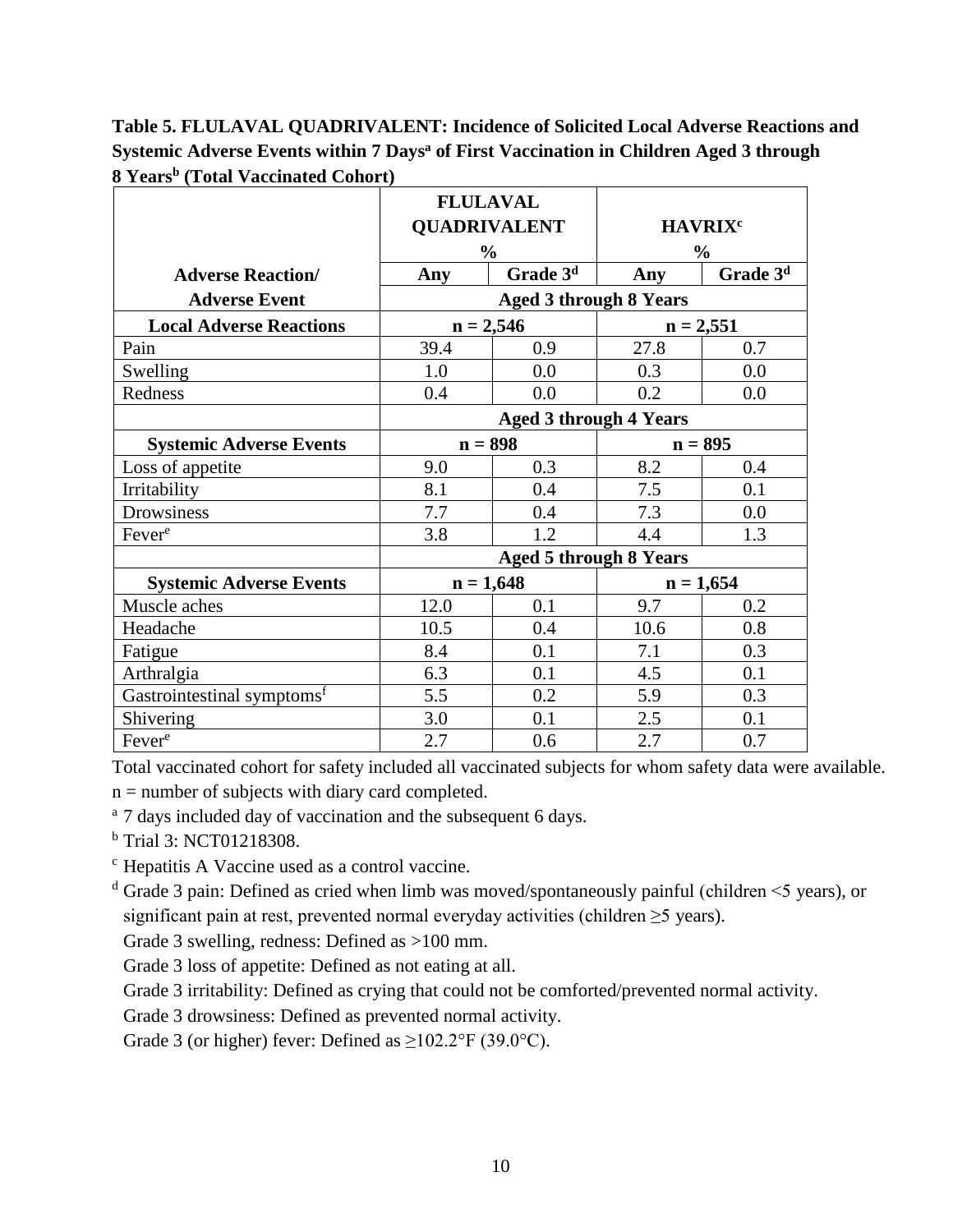Grade 3 muscle aches, headache, fatigue, arthralgia, gastrointestinal symptoms, shivering: Defined as prevented normal activity.

 $e^{\text{e}}$  Fever: Defined as  $\geq 100.4$  °F (38.0 °C).

 $f$  Gastrointestinal symptoms included nausea, vomiting, diarrhea, and/or abdominal pain.

In children who received a second dose of FLULAVAL QUADRIVALENT or HAVRIX, the incidences of adverse events following the second dose were generally lower than those observed after the first dose.

The frequency of unsolicited adverse events occurring within 28 days of vaccination was similar in both groups (33% for both FLULAVAL QUADRIVALENT and HAVRIX). The unsolicited adverse events that occurred most frequently  $(21\%$  for FLULAVAL QUADRIVALENT) included diarrhea, pyrexia, gastroenteritis, nasopharyngitis, upper respiratory tract infection, varicella, cough, and rhinorrhea. Serious adverse events occurring within 28 days of any vaccination were reported in 0.7% of subjects who received FLULAVAL QUADRIVALENT and in 0.2% of subjects who received HAVRIX.

#### <span id="page-10-0"></span>**6.2 Postmarketing Experience**

The following adverse events have been spontaneously reported during postapproval use of FLULAVAL QUADRIVALENT or FLULAVAL (trivalent influenza vaccine). Because these events are reported voluntarily from a population of uncertain size, it is not always possible to reliably estimate their incidence rate or establish a causal relationship to the vaccine. Adverse events were included based on one or more of the following factors: severity, frequency of reporting, or strength of evidence for a causal relationship to FLULAVAL QUADRIVALENT or FLULAVAL.

Blood and Lymphatic System Disorders

Lymphadenopathy.

Eye Disorders

Eye pain, photophobia.

Gastrointestinal Disorders

Dysphagia, vomiting.

General Disorders and Administration Site Conditions

Chest pain, injection site inflammation, asthenia, injection site rash, influenza-like symptoms, abnormal gait, injection site bruising, injection site sterile abscess.

Immune System Disorders

Allergic reactions including anaphylaxis, angioedema.

Infections and Infestations

Rhinitis, laryngitis, cellulitis.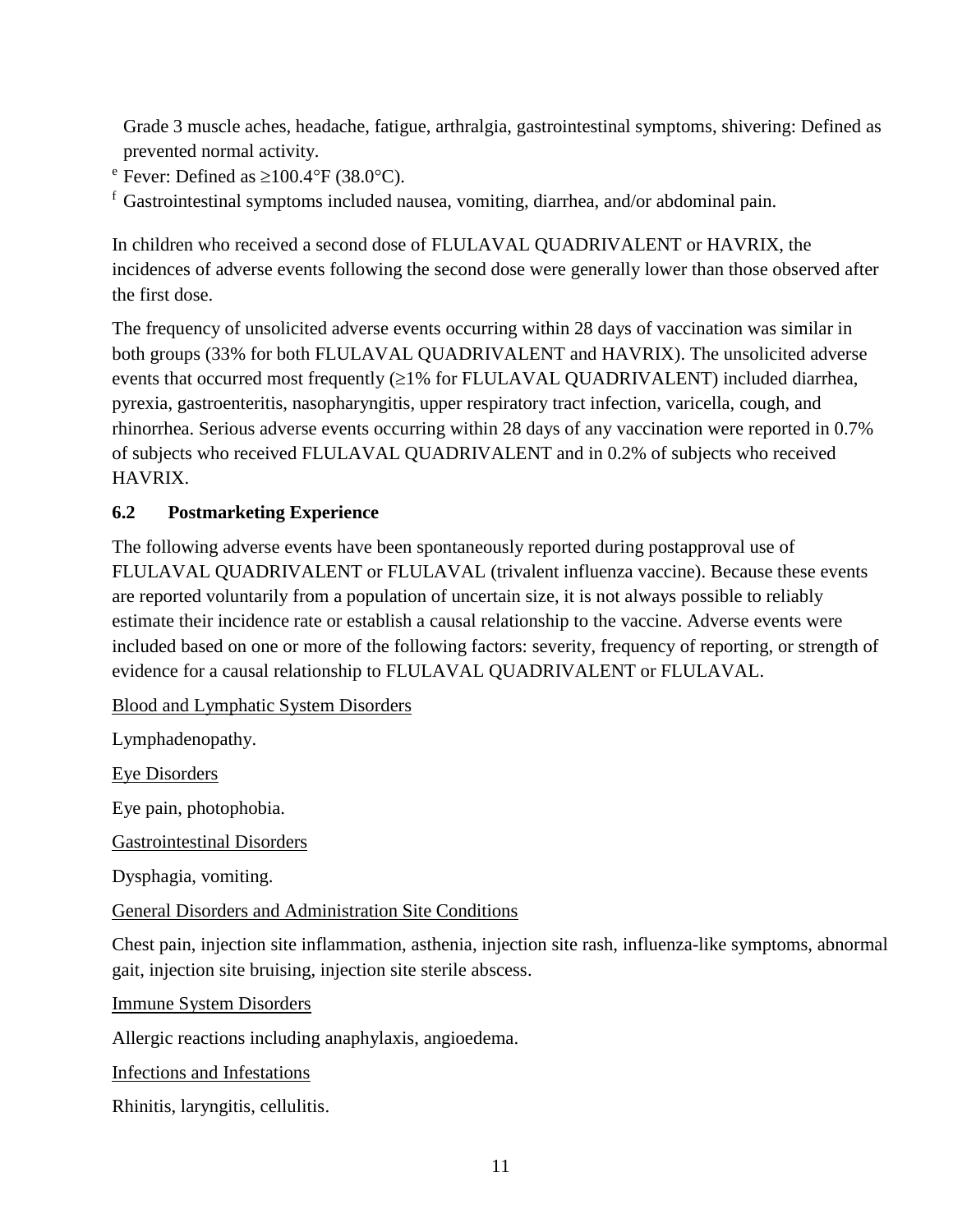Musculoskeletal and Connective Tissue Disorders

Muscle weakness, arthritis.

Nervous System Disorders

Dizziness, paresthesia, hypoesthesia, hypokinesia, tremor, somnolence, syncope, Guillain-Barré syndrome, convulsions/seizures, facial or cranial nerve paralysis, encephalopathy, limb paralysis.

Psychiatric Disorders

Insomnia.

Respiratory, Thoracic, and Mediastinal Disorders

Dyspnea, dysphonia, bronchospasm, throat tightness.

Skin and Subcutaneous Tissue Disorders

Urticaria, localized or generalized rash, pruritus, sweating.

Vascular Disorders

<span id="page-11-0"></span>Flushing, pallor.

## **7 DRUG INTERACTIONS**

#### <span id="page-11-1"></span>**7.1 Concomitant Administration with Other Vaccines**

FLULAVAL QUADRIVALENT should not be mixed with any other vaccine in the same syringe or vial.

There are insufficient data to assess the concomitant administration of FLULAVAL QUADRIVALENT with other vaccines. When concomitant administration of other vaccines is required, the vaccines should be administered at different injection sites.

## <span id="page-11-2"></span>**7.2 Immunosuppressive Therapies**

Immunosuppressive therapies, including irradiation, antimetabolites, alkylating agents, cytotoxic drugs, and corticosteroids (used in greater than physiologic doses) may reduce the immune response to FLULAVAL QUADRIVALENT.

## <span id="page-11-3"></span>**8 USE IN SPECIFIC POPULATIONS**

## <span id="page-11-4"></span>**8.1 Pregnancy**

## Pregnancy Exposure Registry

There is a pregnancy exposure registry that monitors pregnancy outcomes in women exposed to FLULAVAL QUADRIVALENT during pregnancy. Healthcare providers are encouraged to register women by calling 1-888-452-9622.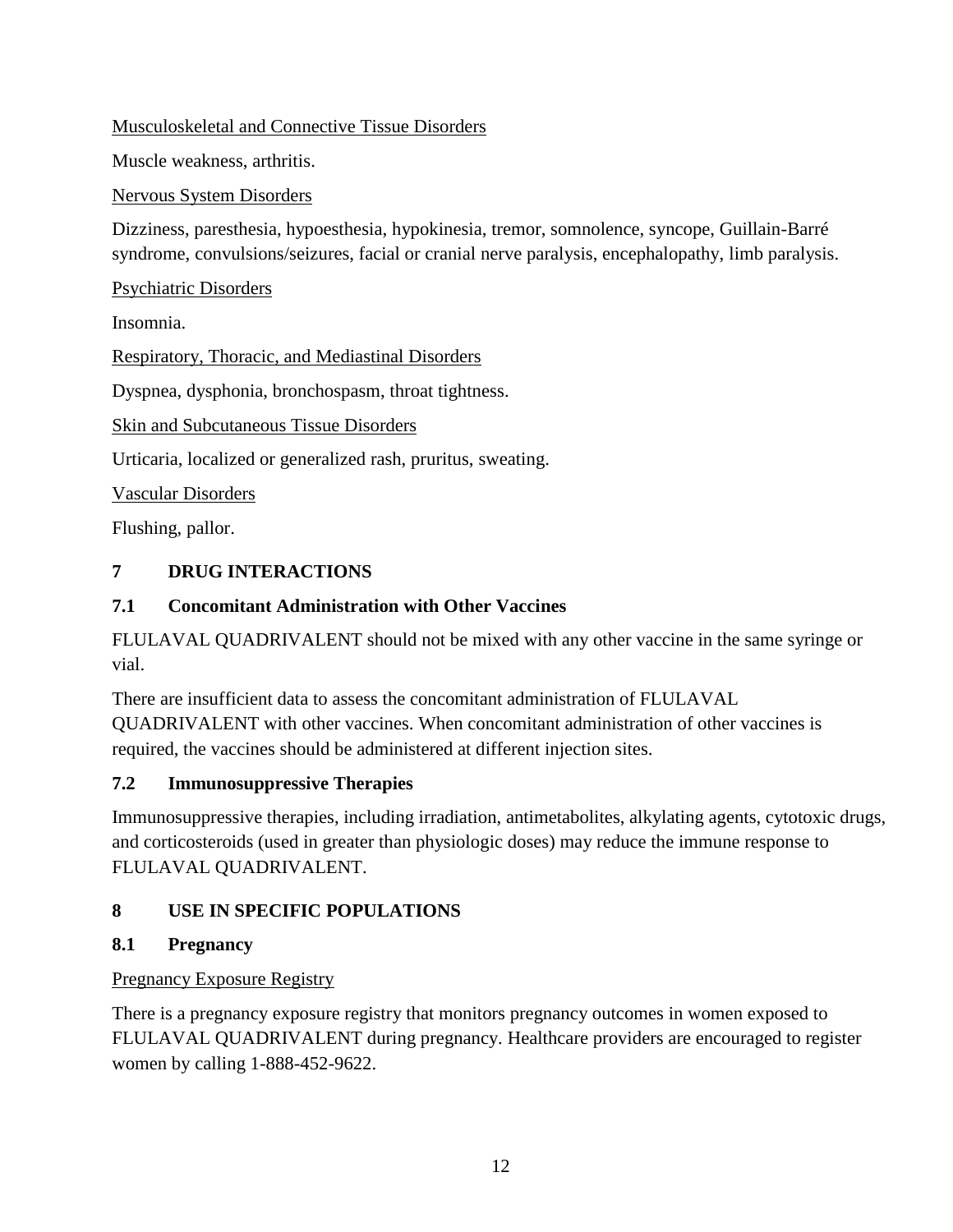#### Risk Summary

All pregnancies have a risk of birth defect, loss, or other adverse outcomes. In the U.S. general population, the estimated background risk of major birth defects and miscarriage in clinically recognized pregnancies is 2% to 4% and 15% to 20%, respectively.

There are insufficient data on FLULAVAL QUADRIVALENT in pregnant women to inform vaccineassociated risks.

A developmental toxicity study was performed in female rats administered FLULAVAL QUADRIVALENT prior to mating and during gestation and lactation periods. The total dose was 0.2 mL at each occasion (a single human dose is 0.5 mL). This study revealed no adverse effects on fetal or pre-weaning development due to FLULAVAL QUADRIVALENT *[see Data]*.

#### Clinical Considerations

*Disease-Associated Maternal and/or Embryo/Fetal Risk:* Pregnant women infected with seasonal influenza are at increased risk of severe illness associated with influenza infection compared with nonpregnant women. Pregnant women with influenza may be at increased risk for adverse pregnancy outcomes, including preterm labor and delivery.

#### Data

*Animal Data:* In a developmental toxicity study, female rats were administered FLULAVAL QUADRIVALENT by intramuscular injection 4 and 2 weeks prior to mating, on gestation Days 3, 8, 11, and 15, and on lactation Day 7. The total dose was 0.2 mL at each occasion (a single human dose is 0.5 mL). No adverse effects on pre-weaning development up to post-natal Day 25 were observed. There were no vaccine-related fetal malformations or variations.

#### <span id="page-12-0"></span>**8.2 Lactation**

## Risk Summary

It is not known whether FLULAVAL QUADRIVALENT is excreted in human milk. Data are not available to assess the effects of FLULAVAL QUADRIVALENT on the breastfed infant or on milk production/excretion. The developmental and health benefits of breastfeeding should be considered along with the mother's clinical need for FLULAVAL QUADRIVALENT and any potential adverse effects on the breastfed child from FLULAVAL QUADRIVALENT or from the underlying maternal condition. For preventive vaccines, the underlying maternal condition is susceptibility to disease prevented by the vaccine.

## <span id="page-12-1"></span>**8.4 Pediatric Use**

Safety and effectiveness of FLULAVAL QUADRIVALENT in children younger than 6 months have not been established.

## <span id="page-12-2"></span>**8.5 Geriatric Use**

In a randomized, double-blind, active-controlled trial, immunogenicity and safety were evaluated in a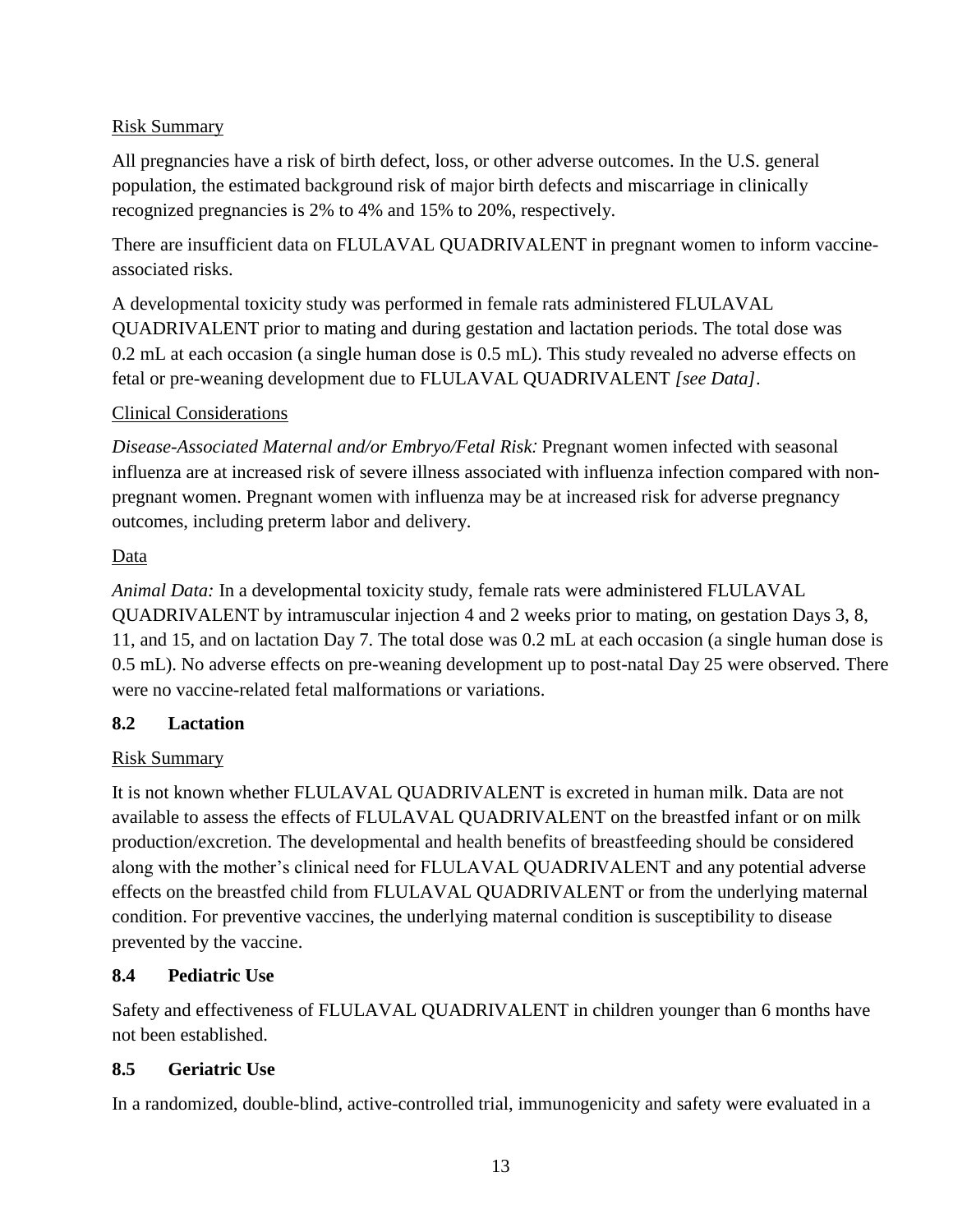cohort of subjects aged 65 years and older who received FLULAVAL QUADRIVALENT  $(n = 397)$ ; approximately one-third of these subjects were aged 75 years and older. In subjects aged 65 years and older, the geometric mean antibody titers (GMTs) post-vaccination and seroconversion rates were lower than in younger subjects (aged 18 to 64 years) and the frequencies of solicited and unsolicited adverse events were generally lower than in younger subjects *[see Adverse Reactions (6.1), Clinical Studies (14.2)]*.

# <span id="page-13-0"></span>**11 DESCRIPTION**

FLULAVAL QUADRIVALENT, Influenza Vaccine, for intramuscular injection, is a quadrivalent, split-virion, inactivated influenza virus vaccine prepared from virus propagated in the allantoic cavity of embryonated hens' eggs. Each of the influenza viruses is produced and purified separately. The virus is inactivated with ultraviolet light treatment followed by formaldehyde treatment, purified by centrifugation, and disrupted with sodium deoxycholate.

FLULAVAL QUADRIVALENT is a sterile, opalescent, translucent to off-white suspension in a phosphate-buffered saline solution that may sediment slightly. The sediment resuspends upon shaking to form a homogeneous suspension.

FLULAVAL QUADRIVALENT has been standardized according to USPHS requirements for the 2018-2019 influenza season and is formulated to contain 60 micrograms (mcg) hemagglutinin (HA) per 0.5-mL dose in the recommended ratio of 15 mcg HA of each of the following 4 viruses (2 A strains and 2 B strains): A/Singapore/GP1908/2015 (H1N1) IVR-180 (an A/Michigan/45/2015 [H1N1] pdm09-like virus), A/Singapore/INFIMH-16-0019/2016 (H3N2) IVR-186, B/Maryland/15/2016 NYMC BX-69A, (a B/Colorado/06/2017-like virus), and B/Phuket/3073/2013.

The prefilled syringe is formulated without preservatives and does not contain thimerosal. Each 0.5-mL dose from the multi-dose vial contains 50 mcg thimerosal (<25 mcg mercury); thimerosal, a mercury derivative, is added as a preservative.

Each 0.5-mL dose of either presentation may also contain residual amounts of ovalbumin  $(\leq 0.3 \text{ mcg})$ , formaldehyde ( $\leq$ 25 mcg), sodium deoxycholate ( $\leq$ 50 mcg),  $\alpha$ -tocopheryl hydrogen succinate  $(\leq 320 \text{ mcg})$ , and polysorbate 80 ( $\leq 887 \text{ mcg}$ ) from the manufacturing process. Antibiotics are not used in the manufacture of this vaccine.

The tip caps and plungers of the prefilled syringes are not made with natural rubber latex. The vial stoppers are not made with natural rubber latex.

## <span id="page-13-1"></span>**12 CLINICAL PHARMACOLOGY**

## <span id="page-13-2"></span>**12.1 Mechanism of Action**

Influenza illness and its complications follow infection with influenza viruses. Global surveillance of influenza identifies yearly antigenic variants. Since 1977, antigenic variants of influenza A (H1N1 and H3N2) viruses and influenza B viruses have been in global circulation.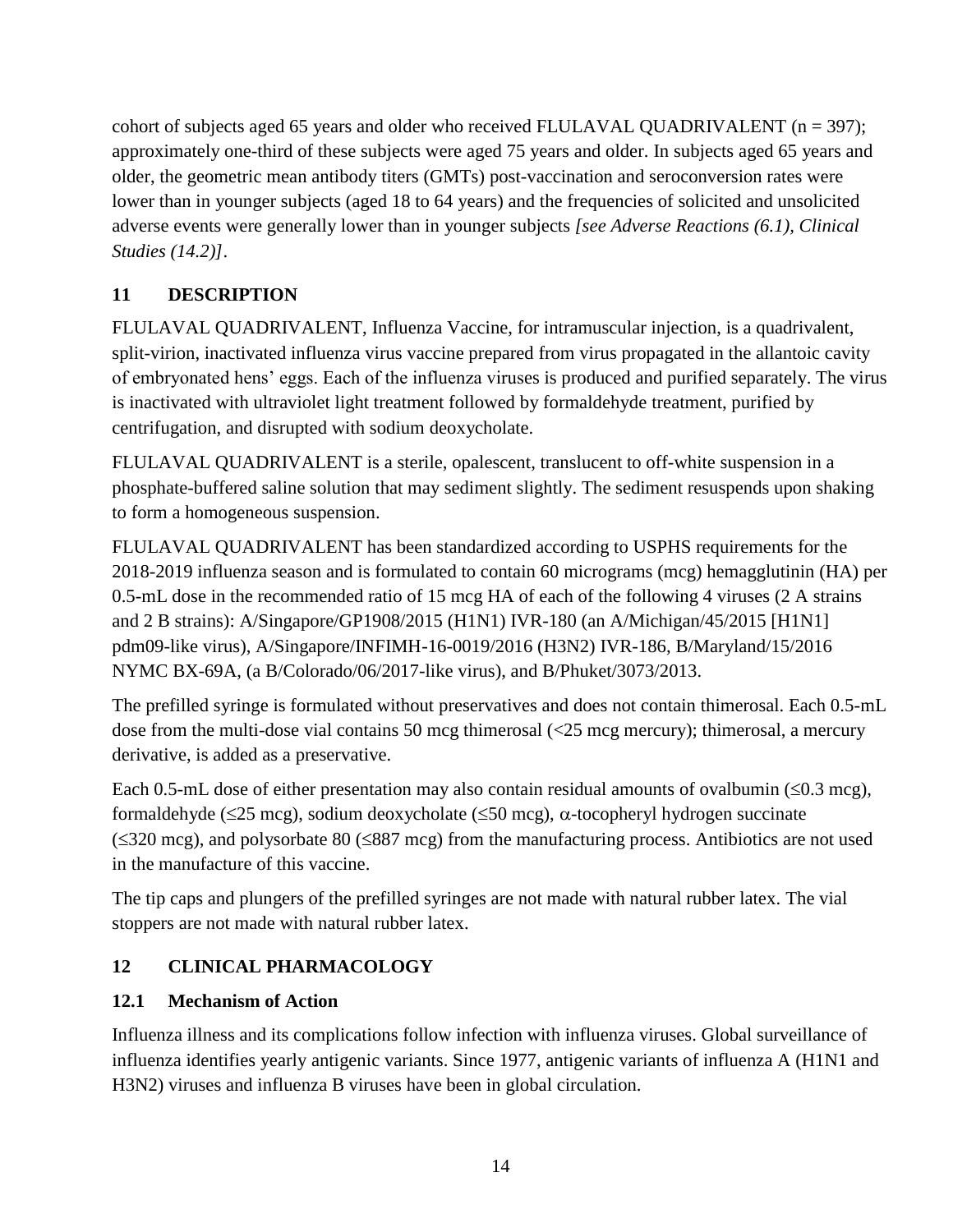Public health authorities recommend influenza vaccine strains annually. Inactivated influenza vaccines are standardized to contain the hemagglutinins of strains representing the influenza viruses likely to circulate in the United States during the influenza season.

Specific levels of hemagglutination inhibition (HI) antibody titer post-vaccination with inactivated influenza virus vaccines have not been correlated with protection from influenza illness but the antibody titers have been used as a measure of vaccine activity. In some human challenge studies, antibody titers of ≥1:40 have been associated with protection from influenza illness in up to 50% of subjects.<sup>1,2</sup> Antibody against one influenza virus type or subtype confers little or no protection against another virus. Furthermore, antibody to one antigenic variant of influenza virus might not protect against a new antigenic variant of the same type or subtype. Frequent development of antigenic variants through antigenic drift is the virological basis for seasonal epidemics and the reason for the usual change of one or more new strains in each year's influenza vaccine.

Annual revaccination is recommended because immunity declines during the year after vaccination and because circulating strains of influenza virus change from year to year.

## <span id="page-14-0"></span>**13 NONCLINICAL TOXICOLOGY**

## <span id="page-14-1"></span>**13.1 Carcinogenesis, Mutagenesis, Impairment of Fertility**

FLULAVAL QUADRIVALENT has not been evaluated for carcinogenic, mutagenic potential, or male infertility in animals. Vaccination of female rats with FLULAVAL QUADRIVALENT had no effect on fertility *[see Use in Specific Populations (8.1)]*.

#### <span id="page-14-2"></span>**14 CLINICAL STUDIES**

## <span id="page-14-3"></span>**14.1 Efficacy against Influenza**

The efficacy of FLULAVAL QUADRIVALENT was evaluated in Trial 3, a randomized, observerblind, non-influenza vaccine-controlled trial conducted in 3 countries in Asia, 3 in Latin America, and 2 in the Middle East/Europe during the 2010-2011 influenza season. Healthy subjects aged 3 through 8 years were randomized (1:1) to receive FLULAVAL QUADRIVALENT ( $n = 2,584$ ), containing A/California/7/2009 (H1N1), A/Victoria/210/2009 (H3N2), B/Brisbane/60/2008 (Victoria lineage), and B/Florida/4/2006 (Yamagata lineage) influenza strains, or HAVRIX ( $n = 2.584$ ), as a control vaccine. Children with no history of influenza vaccination received 2 doses of FLULAVAL QUADRIVALENT or HAVRIX approximately 28 days apart. Children with a history of influenza vaccination received one dose of FLULAVAL QUADRIVALENT or HAVRIX *[see Adverse Reactions (6.1)]*. In the overall population, 52% were male; 60% were Asian, 5% were white, and 35% were of other racial/ethnic groups. The mean age of subjects was 5 years.

Efficacy of FLULAVAL QUADRIVALENT was assessed for the prevention of reverse transcriptase polymerase chain reaction (RT-PCR)-positive influenza A and/or B disease presenting as influenza-like illness (ILI). ILI was defined as a temperature  $\geq 100^{\circ}$  F in the presence of at least one of the following symptoms on the same day: cough, sore throat, runny nose, or nasal congestion. Subjects with ILI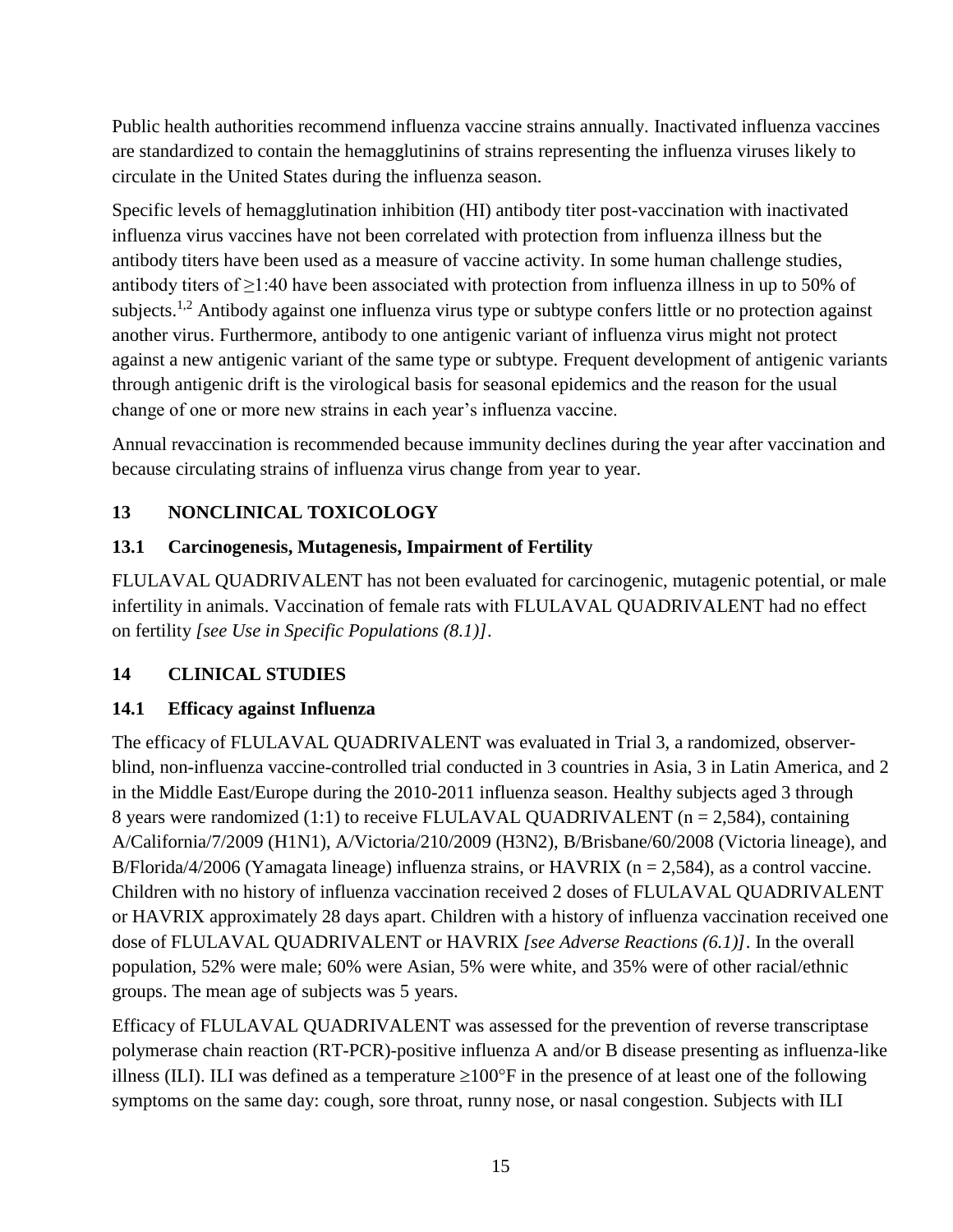(monitored by passive and active surveillance for approximately 6 months) had nasal and throat swabs collected and tested for influenza A and/or B by RT-PCR. All RT-PCR-positive specimens were further tested in cell culture. Vaccine efficacy was calculated based on the ATP cohort for efficacy (Table 6).

**Table 6. FLULAVAL QUADRIVALENT: Influenza Attack Rates and Vaccine Efficacy against Influenza A and/or B in Children Aged 3 through 8 Years<sup>a</sup> (According-to-Protocol Cohort for Efficacy)**

|                                                          | N <sub>b</sub> | $n^{c}$ | <b>Influenza</b><br><b>Attack Rate</b><br>% (n/N) | <b>Vaccine Efficacy</b><br>$%$ (CI) |  |  |
|----------------------------------------------------------|----------------|---------|---------------------------------------------------|-------------------------------------|--|--|
| <b>All RT-PCR-Positive Influenza</b>                     |                |         |                                                   |                                     |  |  |
| FLULAVAL QUADRIVALENT                                    | 2,379          | 58      | 2.4                                               | $55.4^{\rm d}$                      |  |  |
|                                                          |                |         |                                                   | $(95\% \text{ CI: } 39.1, 67.3)$    |  |  |
| <b>HAVRIX<sup>e</sup></b>                                | 2,398          | 128     | 5.3                                               |                                     |  |  |
| All Culture-Confirmed Influenzaf                         |                |         |                                                   |                                     |  |  |
| FLULAVAL QUADRIVALENT                                    | 2,379          | 50      | 2.1                                               | 55.9                                |  |  |
|                                                          |                |         |                                                   | $(97.5\% \text{ CI: } 35.4, 69.9)$  |  |  |
| <b>HAVRIX<sup>e</sup></b>                                | 2,398          | 112     | 4.7                                               |                                     |  |  |
| <b>Antigenically Matched Culture-Confirmed Influenza</b> |                |         |                                                   |                                     |  |  |
| FLULAVAL QUADRIVALENT                                    | 2,379          | 31      | 1.3                                               | 45.1 <sup>g</sup>                   |  |  |
|                                                          |                |         |                                                   | $(97.5\% \text{ CI: } 9.3, 66.8)$   |  |  |
| <b>HAVRIX<sup>e</sup></b>                                | 2,398          | 56      | 2.3                                               |                                     |  |  |

 $CI =$ Confidence Interval;  $RT-PCR =$ Reverse transcriptase polymerase chain reaction.

<sup>a</sup> Trial 3: NCT01218308.

<sup>b</sup> According-to-protocol cohort for efficacy included subjects who met all eligibility criteria, were successfully contacted at least once post-vaccination, and complied with the protocol-specified efficacy criteria.

<sup>c</sup> Number of influenza cases.

- <sup>d</sup> Vaccine efficacy for FLULAVAL QUADRIVALENT met the pre-defined criterion of >30% for the lower limit of the 2-sided 95% CI.
- <sup>e</sup> Hepatitis A Vaccine used as a control vaccine.
- $f$  Of 162 culture-confirmed influenza cases, 108 (67%) were antigenically typed (87 matched; 21 unmatched); 54 (33%) could not be antigenically typed [but were typed by RT-PCR and nucleic acid sequence analysis: 5 cases A (H1N1) (5 with HAVRIX), 47 cases A (H3N2) (10 with FLULAVAL QUADRIVALENT; 37 with HAVRIX), and 2 cases B Victoria (2 with HAVRIX)].

<sup>g</sup> Since only 67% of cases could be typed, the clinical significance of this result is unknown.

In an exploratory analysis by age, vaccine efficacy against RT-PCR-positive influenza A and/or B disease presenting as ILI was evaluated in subjects aged 3 through 4 years and 5 through 8 years; vaccine efficacy was 35.3% (95% CI: -1.3, 58.6) and 67.7% (95% CI: 49.7, 79.2), respectively. As the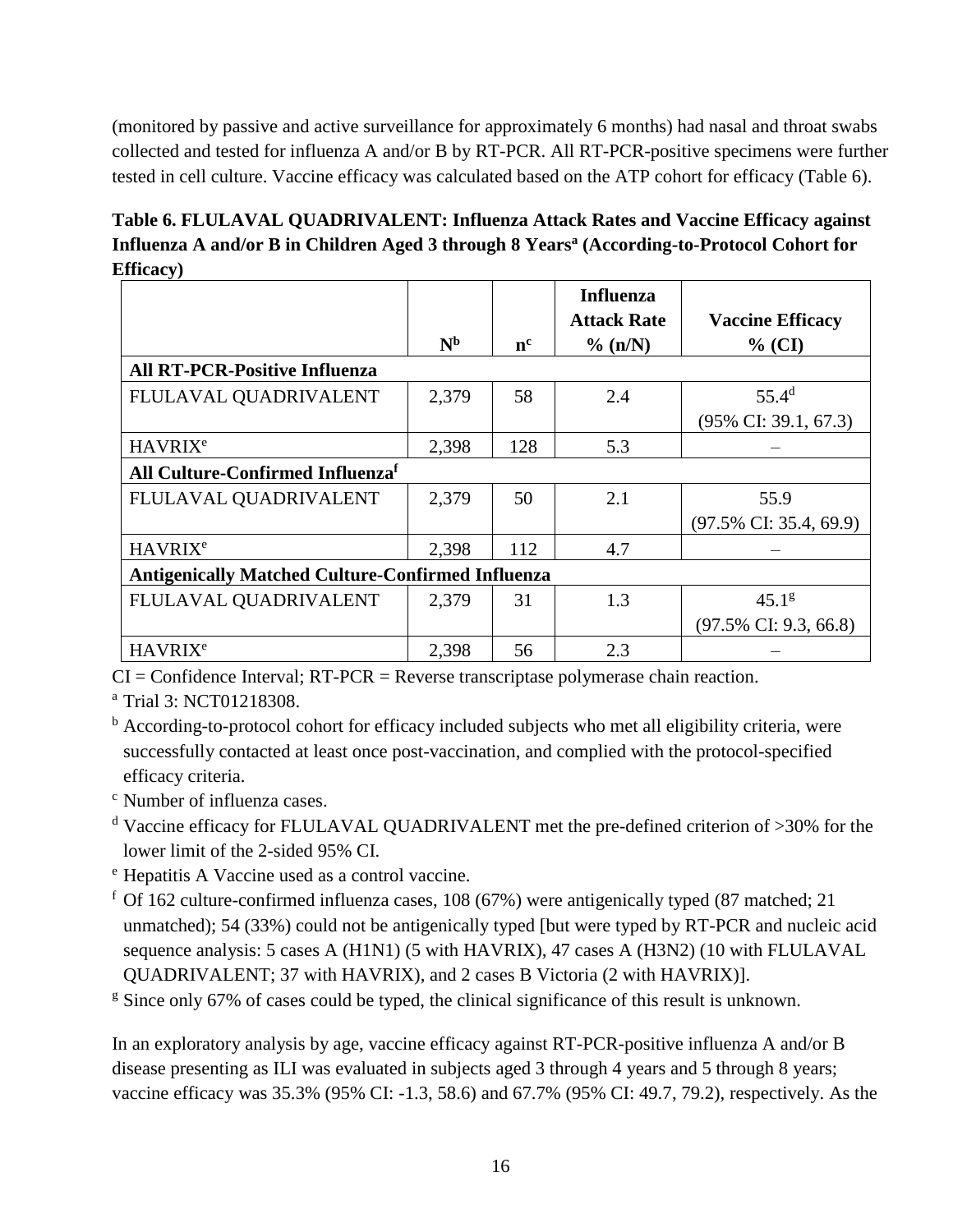trial lacked statistical power to evaluate efficacy within age subgroups, the clinical significance of these results is unknown.

As a secondary objective in the trial, subjects with RT-PCR-positive influenza A and/or B were prospectively classified based on the presence of adverse outcomes that have been associated with influenza infection (defined as fever >102.2°F/39.0°C, physician-verified shortness of breath, pneumonia, wheezing, bronchitis, bronchiolitis, pulmonary congestion, croup, and/or acute otitis media, and/or physician-diagnosed serious extra-pulmonary complications, including myositis, encephalitis, seizure and/or myocarditis).

The risk reduction of fever >102.2°F/39.0°C associated with RT-PCR-positive influenza was 71.0% (95% CI: 44.8, 84.8) based on the ATP cohort for efficacy [FLULAVAL QUADRIVALENT  $(n = 12/2,379)$ ; HAVRIX  $(n = 41/2,398)$ ]. The other pre-specified adverse outcomes had too few cases to calculate a risk reduction. The incidence of these adverse outcomes is presented in Table 7.

|                         |                     | <b>FLULAVAL</b>             |                  |                           |                             |                |
|-------------------------|---------------------|-----------------------------|------------------|---------------------------|-----------------------------|----------------|
|                         | <b>QUADRIVALENT</b> |                             |                  | <b>HAVRIX<sup>c</sup></b> |                             |                |
|                         |                     | $n = 2,584$                 |                  | $n = 2,584$               |                             |                |
|                         | <b>Number of</b>    | Number of                   |                  | <b>Number of</b>          | <b>Number of</b>            |                |
| <b>Adverse Outcomed</b> | Events              | <b>Subjects<sup>e</sup></b> | $\frac{6}{6}$    | <b>Events</b>             | <b>Subjects<sup>e</sup></b> | $\frac{0}{0}$  |
| Fever >102.2°F/39.0°C   | 16 <sup>f</sup>     | 15                          | 0.6              | $51^{\rm f}$              | 50                          | 1.9            |
| Shortness of breath     | $\boldsymbol{0}$    | $\theta$                    | $\boldsymbol{0}$ | 5                         | 5                           | 0.2            |
| Pneumonia               | $\overline{0}$      | $\Omega$                    | $\overline{0}$   | 3                         | 3                           | 0.1            |
| Wheezing                |                     |                             | $\overline{0}$   |                           |                             | $\overline{0}$ |
| <b>Bronchitis</b>       |                     |                             | $\overline{0}$   |                           |                             | $\overline{0}$ |
| Pulmonary congestion    | $\overline{0}$      | $\theta$                    | $\boldsymbol{0}$ |                           |                             | $\Omega$       |
| Acute otitis media      | $\overline{0}$      | $\Omega$                    | $\overline{0}$   |                           |                             | $\Omega$       |
| <b>Bronchiolitis</b>    | $\theta$            | $\Omega$                    | $\overline{0}$   | $\overline{0}$            | $\overline{0}$              | $\Omega$       |
| Croup                   | $\theta$            | $\Omega$                    | $\overline{0}$   | $\overline{0}$            | $\theta$                    | $\Omega$       |
| Encephalitis            | $\theta$            | $\Omega$                    | $\theta$         | $\overline{0}$            | $\overline{0}$              | $\Omega$       |
| Myocarditis             | $\theta$            | 0                           | $\theta$         | $\overline{0}$            | $\overline{0}$              | $\theta$       |
| Myositis                | 0                   | $\Omega$                    | $\overline{0}$   | $\overline{0}$            | $\theta$                    | $\theta$       |
| Seizure                 | 0                   |                             | $\overline{0}$   | $\overline{0}$            | $\overline{0}$              | 0              |

**Table 7. FLULAVAL QUADRIVALENT: Incidence of Adverse Outcomes Associated with RT-PCR-Positive Influenza in Children Aged 3 through 8 Years<sup>a</sup> (Total Vaccinated Cohort) b**

<sup>a</sup> Trial 3: NCT01218308.

<sup>b</sup> Total vaccinated cohort included all vaccinated subjects for whom data were available.

<sup>c</sup> Hepatitis A Vaccine used as a control vaccine.

<sup>d</sup> In subjects who presented with more than one adverse outcome, each outcome was counted in the respective category.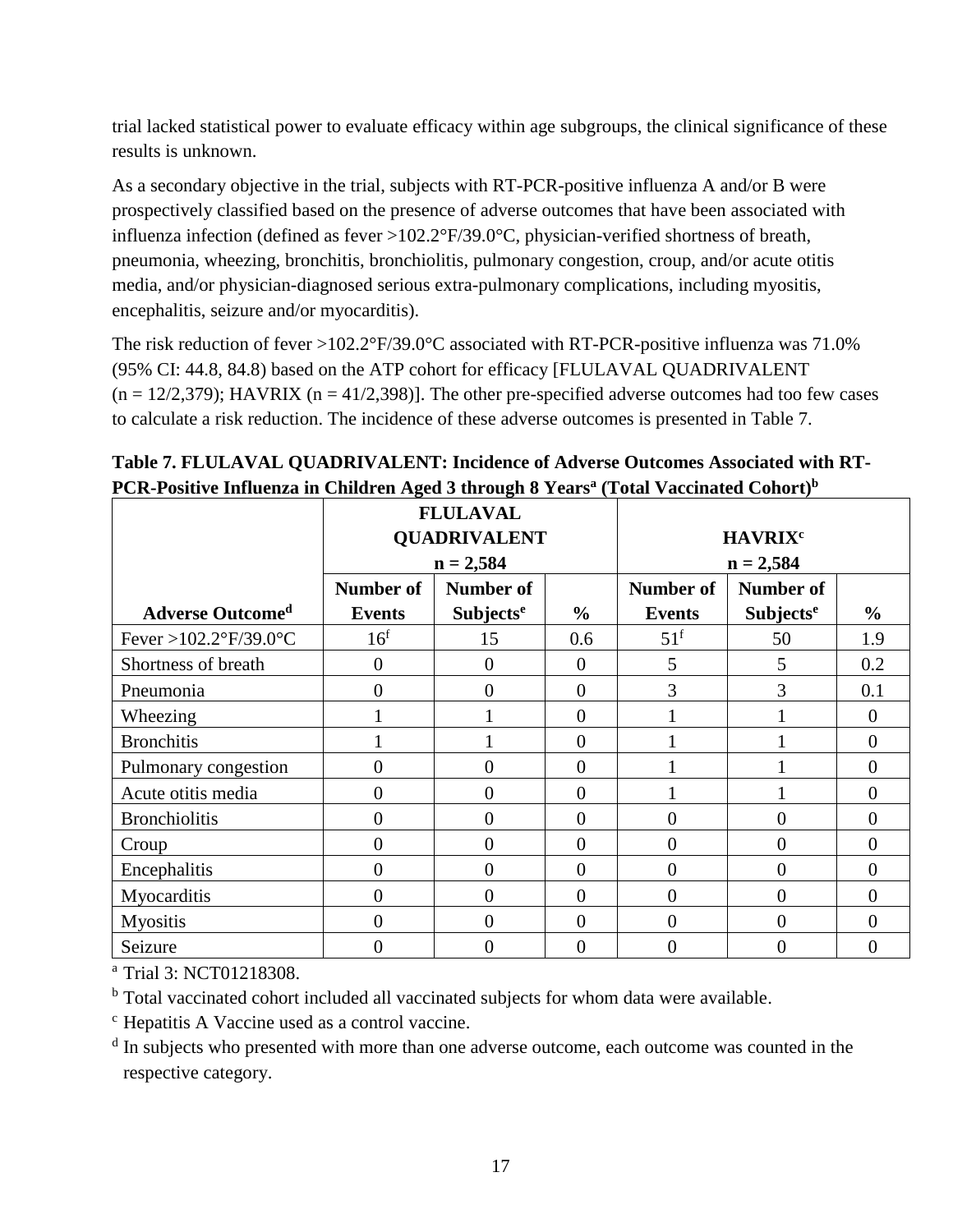<sup>e</sup> Number of subjects presenting with at least one event in each group.

 $<sup>f</sup>$  One subject in each group had sequential influenza due to influenza type A and type B viruses.</sup>

#### <span id="page-17-0"></span>**14.2 Immunological Evaluation**

#### Adults

Trial 1 was a randomized, double-blind, active-controlled, safety and immunogenicity trial conducted in subjects aged 18 years and older. In this trial, subjects received FLULAVAL QUADRIVALENT  $(n = 1,246)$  or one of 2 formulations of a comparator trivalent influenza vaccine (FLULAVAL, TIV-1,  $n = 204$  or TIV-2,  $n = 211$ ), each containing an influenza type B virus that corresponded to one of the 2 B viruses in FLULAVAL QUADRIVALENT (a type B virus of the Victoria lineage or a type B virus of the Yamagata lineage) *[see Adverse Reactions (6.1)]*.

Immune responses, specifically hemagglutination inhibition (HI) antibody titers to each virus strain in the vaccine, were evaluated in sera obtained 21 days after administration of FLULAVAL QUADRIVALENT or the comparators. The immunogenicity endpoint was GMTs adjusted for baseline, performed on the According-to-Protocol (ATP) cohort for whom immunogenicity assay results were available after vaccination. FLULAVAL QUADRIVALENT was non-inferior to both TIVs based on adjusted GMTs (Table 8). The antibody response to influenza B strains contained in FLULAVAL QUADRIVALENT was higher than the antibody response after vaccination with a TIV containing an influenza B strain from a different lineage. There was no evidence that the addition of the second B strain resulted in immune interference to other strains included in the vaccine (Table 8).

| Table 8. Non-inferiority of FLULAVAL QUADRIVALENT Relative to Trivalent Influenza                    |
|------------------------------------------------------------------------------------------------------|
| Vaccine (TIV) 21 Days Post-vaccination in Adults Aged 18 Years and Older <sup>a</sup> (According-to- |
| Protocol Cohort for Immunogenicity) <sup>b</sup>                                                     |

|                              | <b>FLULAVAL</b><br><b>QUADRIVALENT<sup>c</sup></b> | <b>TIV-1</b><br>$(B$ Victoria) <sup>d</sup> | $TIV-2$<br>$(B$ Yamagata) <sup>e</sup> |
|------------------------------|----------------------------------------------------|---------------------------------------------|----------------------------------------|
| <b>Geometric Mean Titers</b> | $n = 1,245-1,246$                                  | $n = 204$                                   | $n = 210 - 211$                        |
| <b>Against</b>               | $(95\% \text{ CI})$                                | $(95\% \text{ CI})$                         | $(95\% \text{ CI})$                    |
| $A/California/7/2009$ (H1N1) | $204.6^f$                                          | 176.0                                       | 149.0                                  |
|                              | (190.4, 219.9)                                     | (149.1, 207.7)                              | (122.9, 180.7)                         |
| A/Victoria/210/2009 (H3N2)   | $125.4^{f}$                                        | 147.5                                       | 141.0                                  |
|                              | (117.4, 133.9)                                     | (124.1, 175.2)                              | (118.1, 168.3)                         |
| $B/B$ risbane/60/2008        | $177.7^{\rm f}$                                    | 135.9                                       | 71.9                                   |
| (Victoria lineage)           | (167.8, 188.1)                                     | (118.1, 156.5)                              | (61.3, 84.2)                           |
| B/Florida/4/2006             | $399.7$ <sup>f</sup>                               | 176.9                                       | 306.6                                  |
| (Yamagata lineage)           | (378.1, 422.6)                                     | (153.8, 203.5)                              | (266.2, 353.3)                         |

CI = Confidence Interval.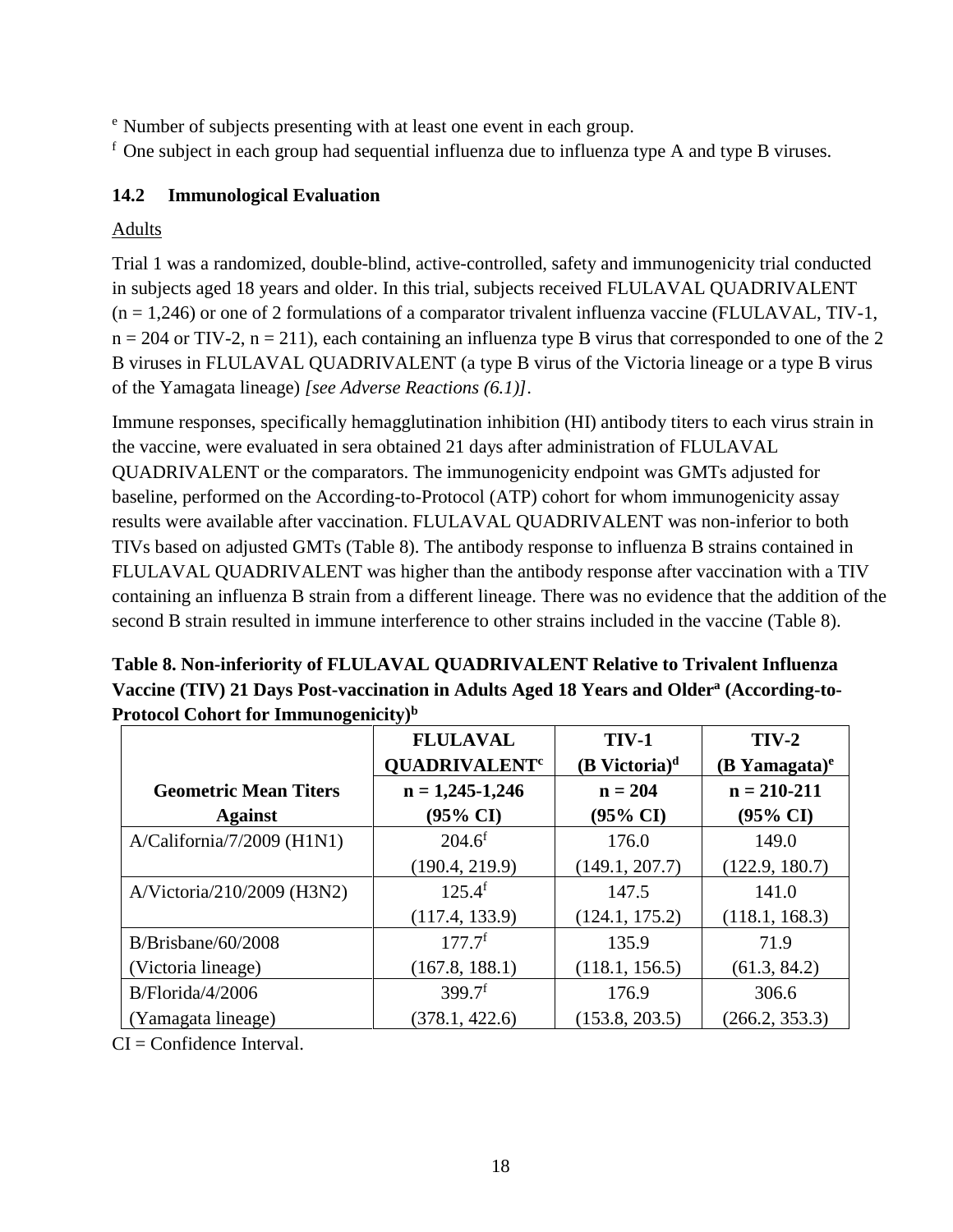<sup>a</sup> Trial 1: NCT01196975.

- <sup>b</sup> According-to-protocol cohort for immunogenicity included all evaluable subjects for whom assay results were available after vaccination for at least one trial vaccine antigen.
- $c$  Containing A/California/07/2009 (H1N1), A/Victoria/210/2009 (H3N2), B/Florida/04/2006 (Yamagata lineage), and B/Brisbane/60/2008 (Victoria lineage).
- <sup>d</sup> Containing A/California/07/2009 (H1N1), A/Victoria/210/2009 (H3N2), and B/Brisbane/60/2008 (Victoria lineage).
- <sup>e</sup> Containing A/California/07/2009 (H1N1), A/Victoria/210/2009 (H3N2), and B/Florida/04/2006 (Yamagata lineage).
- $f$  Non-inferior to both TIVs based on adjusted GMTs [upper limit of the 2-sided 95% CI for the GMT ratio (TIV/FLULAVAL QUADRIVALENT)  $\leq$ 1.5]; superior to TIV-1 (B Victoria) with respect to the B strain of Yamagata lineage and to TIV-2 (B Yamagata) with respect to the B strain of Victoria lineage based on adjusted GMTs [lower limit of the 2-sided 95% CI for the GMT ratio (FLULAVAL QUADRIVALENT/TIV) >1.5].

## Children

Trial 4 was a randomized, observer-blind, active-controlled trial in children aged 6 through 35 months which was conducted in the United States and Mexico. In this trial, subjects received 0.5 mL of FLULAVAL QUADRIVALENT containing 15 mcg HA of each of the 4 influenza strains included in the vaccine  $(n = 1,207)$ ; or 0.25 mL of control vaccine FLUZONE QUADRIVALENT (Influenza Vaccine) containing 7.5 mcg HA of each of the 4 influenza strains included in the vaccine  $(n = 1,217)$ *[see Adverse Reactions (6.1)]*.

Immune responses, specifically HI antibody titers to each virus strain in the vaccine, were evaluated in sera obtained 28 days following completion of vaccination regimen. Previously vaccinated children received one dose and previously unvaccinated children (i.e., unprimed individuals) received 2 doses 4 weeks apart of FLULAVAL QUADRIVALENT or the comparator. The immunogenicity endpoints were GMTs adjusted for baseline, and the percentage of subjects who achieved seroconversion, defined as a pre-vaccination HI titer of <1:10 with a post-vaccination titer  $\geq$ 1:40 or at least a 4-fold increase in serum HI titer over baseline to  $\geq 1:40$ , following vaccination, performed on the ATP cohort. FLULAVAL QUADRIVALENT was non-inferior to the comparator for all 4 vaccine strains based on adjusted GMTs and seroconversion rates (Table 9).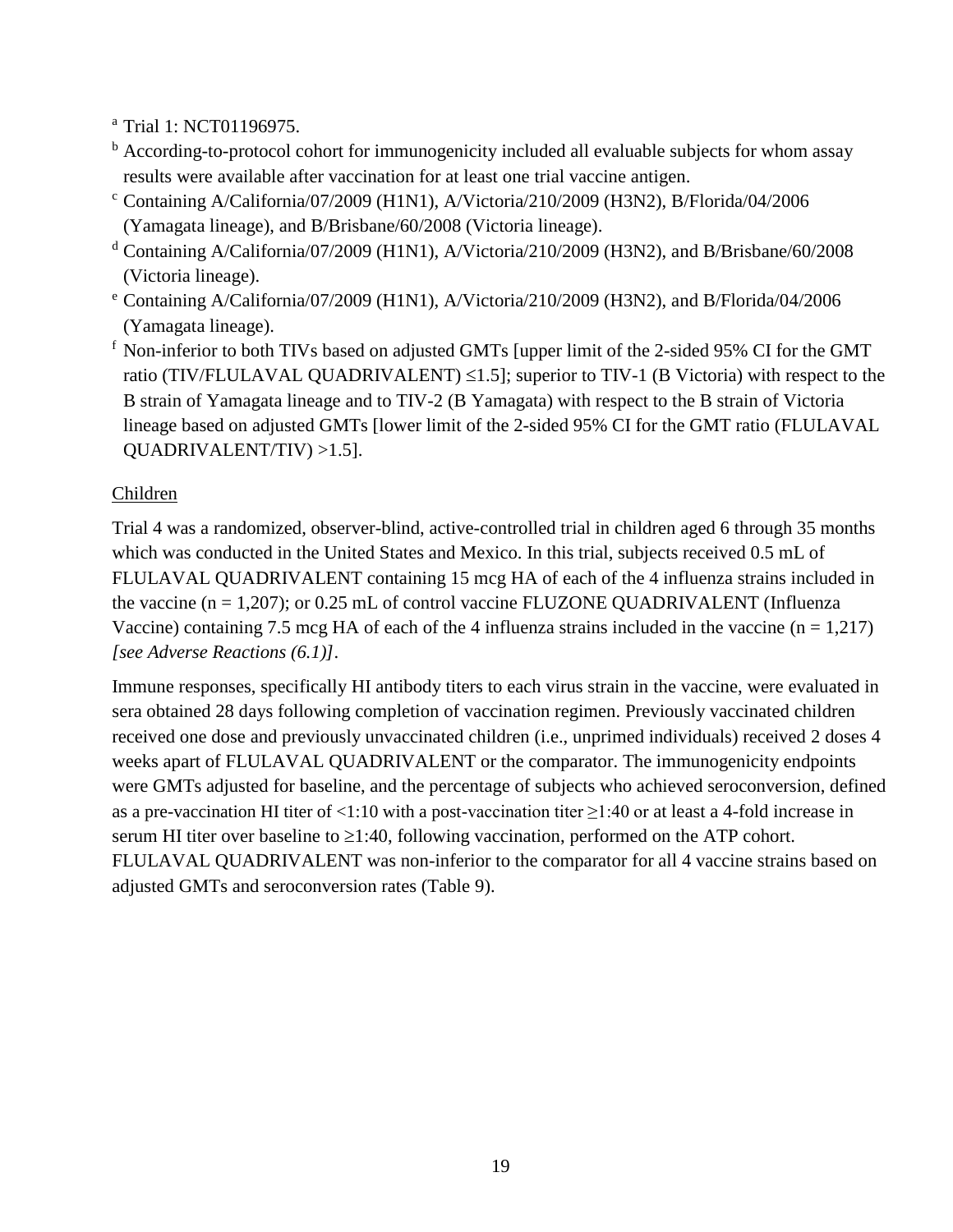**Table 9. Non-inferiority of FLULAVAL QUADRIVALENT Relative to Comparator Quadrivalent Influenza Vaccine at 28 Days Post-vaccination in Children Aged 6 through 35 Months<sup>a</sup> (According-to-Protocol Cohort for Immunogenicity)<sup>b</sup>**

|                                 | <b>FLULAVAL</b>                 |                           |
|---------------------------------|---------------------------------|---------------------------|
| <b>Adjusted Geometric Mean</b>  | <b>QUADRIVALENT<sup>c</sup></b> | <b>Active Comparatord</b> |
| <b>Titers Against</b>           | $n = 972 - 974$                 | $n = 980$                 |
| A/California/07/2009            | 99.6 <sup>e</sup>               | 85.1                      |
| (H1N1)                          |                                 |                           |
| A/Texas/50/2012                 | 99.8 <sup>e</sup>               | 84.6                      |
| (H3N2)                          |                                 |                           |
| B/Massachusetts/02/2012         | $258.1^e$                       | 167.3                     |
| (Yamagata lineage)              |                                 |                           |
| $B/B$ risbane/60/2008           | $54.5^\circ$                    | 33.7                      |
| (Victoria lineage)              |                                 |                           |
|                                 | $n = 972 - 974$                 | $n = 980$                 |
|                                 | $\frac{0}{0}$                   | $\frac{0}{0}$             |
| Seroconversion <sup>f</sup> to: | (95% CI)                        | (95% CI)                  |
| A/California/07/2009            | 73.7 <sup>e</sup>               | 67.3                      |
| (H1N1)                          | (70.8, 76.4)                    | (64.3, 70.3)              |
| A/Texas/50/2012                 | $76.1^\circ$                    | 69.4                      |
| (H3N2)                          | (73.3, 78.8)                    | (66.4, 72.3)              |
| B/Massachusetts/02/2012         | $85.5^e$                        | 73.8                      |
| (Yamagata lineage)              | (83.2, 87.7)                    | (70.9, 76.5)              |
| B/Brisbane/60/2008              | 64.9 <sup>e</sup>               | 48.5                      |
| (Victoria lineage)              | (61.8, 67.9)                    | (45.3, 51.6)              |

 $CI =$ Confidence Interval.

<sup>a</sup> Trial 4: NCT02242643.

- <sup>b</sup> According-to-protocol cohort for immunogenicity included all evaluable subjects for whom assay results were available after vaccination for at least one trial vaccine antigen.
- $c$  A 0.5-mL dose containing 15 mcg each of A/California/07/2009 (H1N1), A/Texas/50/2012 (H3N2), B/Massachusetts/02/2012 (Yamagata lineage), and B/Brisbane/60/2008 (Victoria lineage).
- <sup>d</sup> A 0.25-mL dose of U.S.-licensed quadrivalent, inactivated influenza vaccine (manufactured by Sanofi Pasteur Inc.) containing 7.5 mcg each of A/California/07/2009 (H1N1), A/Texas/50/2012 (H3N2), B/Massachusetts/02/2012 (Yamagata lineage), and B/Brisbane/60/2008 (Victoria lineage).
- <sup>e</sup> Non-inferior to the comparator vaccine based on adjusted GMTs [upper limit of the 2-sided 95% CI for the GMT ratio (comparator/FLULAVAL QUADRIVALENT)  $\leq$ 1.5] and seroconversion rates (upper limit of the 2-sided 95% CI on difference of comparator vaccine minus FLULAVAL QUADRIVALENT  $\leq 10\%$ ).
- <sup>f</sup> Seroconversion defined as a 4-fold increase in post-vaccination antibody titer from pre-vaccination titer  $\geq 1:10$ , or an increase in titer from  $\leq 1:10$  to  $\geq 1:40$ .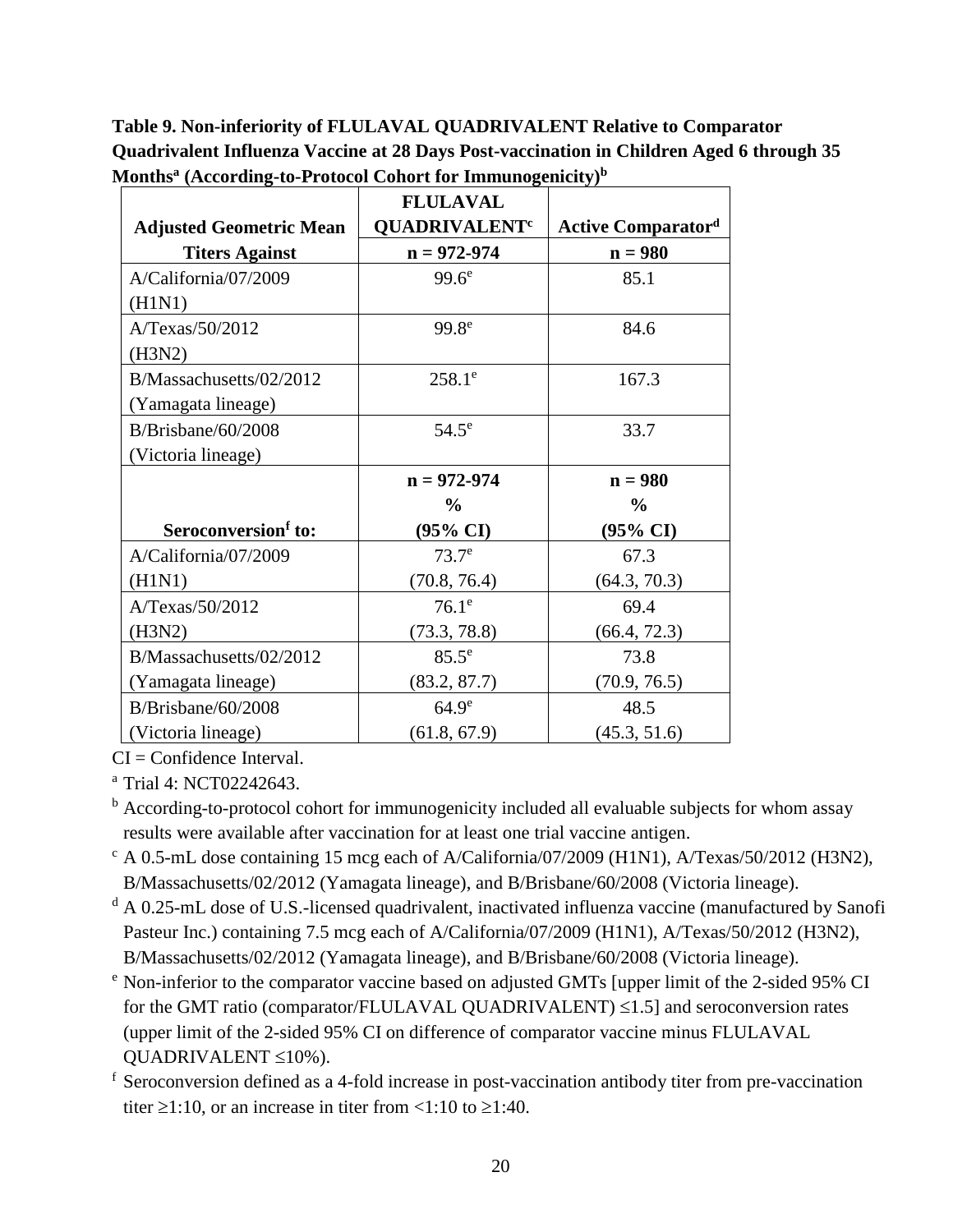Trial 2 was a randomized, double-blind, active-controlled trial conducted in children aged 3 through 17 years. In this trial, subjects received FLULAVAL QUADRIVALENT ( $n = 878$ ), or one of 2 formulations of a comparator trivalent influenza vaccine (FLUARIX,  $TIV-1$ ,  $n = 871$  or  $TIV-2$  $n = 878$ , each containing an influenza type B virus that corresponded to one of the 2 B viruses in FLULAVAL QUADRIVALENT (a type B virus of the Victoria lineage or a type B virus of the Yamagata lineage) *[see Adverse Reactions (6.1)]*.

Immune responses, specifically HI antibody titers to each virus strain in the vaccine, were evaluated in sera obtained 28 days following one or 2 doses of FLULAVAL QUADRIVALENT or the comparators. The immunogenicity endpoints were GMTs adjusted for baseline, and the percentage of subjects who achieved seroconversion, defined as at least a 4-fold increase in serum HI titer over baseline to  $\geq 1:40$ , following vaccination, performed on the ATP cohort. FLULAVAL QUADRIVALENT was noninferior to both TIVs based on adjusted GMTs and seroconversion rates (Table 10). The antibody response to influenza B strains contained in FLULAVAL QUADRIVALENT was higher than the antibody response after vaccination with a TIV containing an influenza B strain from a different lineage. There was no evidence that the addition of the second B strain resulted in immune interference to other strains included in the vaccine (Table 10).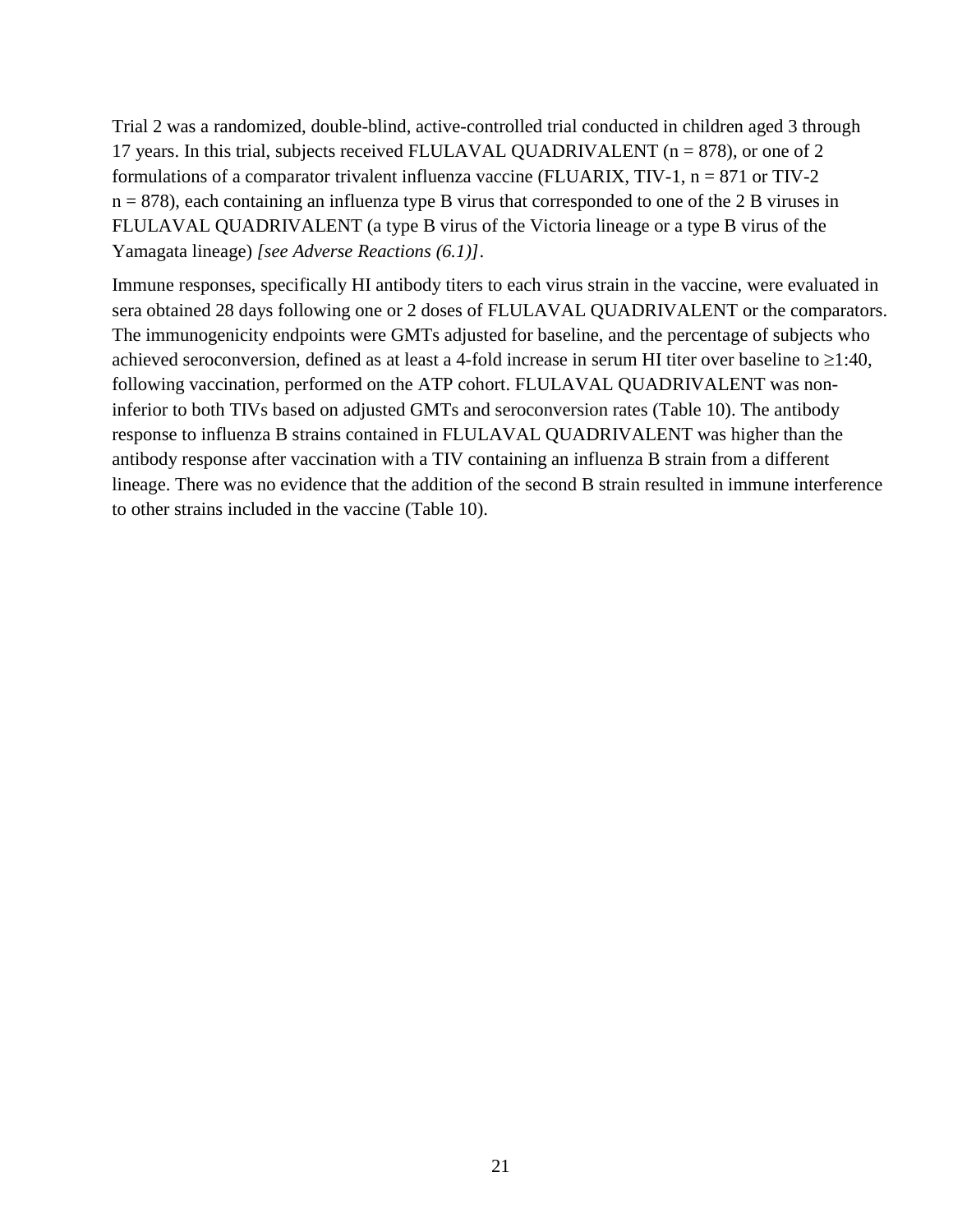**Table 10. Non-inferiority of FLULAVAL QUADRIVALENT Relative to Trivalent Influenza Vaccine (TIV) at 28 Days Post-vaccination in Children Aged 3 through 17 Years<sup>a</sup> (According-to-Protocol Cohort for Immunogenicity)<sup>b</sup>**

|                                 | <b>FLULAVAL</b>                 | <b>TIV-1</b>                | $TIV-2$            |
|---------------------------------|---------------------------------|-----------------------------|--------------------|
|                                 | <b>QUADRIVALENT<sup>c</sup></b> | $(B$ Victoria) <sup>d</sup> | $(B$ Yamagata) $e$ |
| <b>Geometric Mean Titers</b>    | $n = 878$                       | $n = 871$                   | $n = 877 - 878$    |
| <b>Against</b>                  | $(95\% \text{ CI})$             | $(95\% \text{ CI})$         | (95% CI)           |
| A/California/7/2009             | 362.7 <sup>f</sup>              | 429.1                       | 420.2              |
| (H1N1)                          | (335.3, 392.3)                  | (396.5, 464.3)              | (388.8, 454.0)     |
| A/Victoria/210/2009             | 143.7 <sup>f</sup>              | 139.6                       | 151.0              |
| (H3N2)                          | (134.2, 153.9)                  | (130.5, 149.3)              | (141.0, 161.6)     |
| $B/B$ risbane/60/2008           | $250.5^{\rm f}$                 | 245.4                       | 68.1               |
| (Victoria lineage)              | (230.8, 272.0)                  | (226.9, 265.4)              | (61.9, 74.9)       |
| B/Florida/4/2006                | $512.5^{\rm f}$                 | 197.0                       | 579.0              |
| (Yamagata lineage)              | (477.6, 549.9)                  | (180.7, 214.8)              | (541.2, 619.3)     |
|                                 | $n = 876$                       | $n = 870$                   | $n = 876 - 877$    |
| Seroconversion <sup>g</sup> to: | $% (95\% CI)$                   | % (95% CI)                  | % (95% CI)         |
| A/California/7/2009             | $84.4^{f}$                      | 86.8                        | 85.5               |
| (H1N1)                          | (81.8, 86.7)                    | (84.3, 89.0)                | (83.0, 87.8)       |
| A/Victoria/210/2009             | $70.1^{\rm f}$                  | 67.8                        | 69.6               |
| (H3N2)                          | (66.9, 73.1)                    | (64.6, 70.9)                | (66.5, 72.7)       |
| $B/B$ risbane/60/2008           | $74.5^{\rm f}$                  | 71.5                        | 29.9               |
| (Victoria lineage)              | (71.5, 77.4)                    | (68.4, 74.5)                | (26.9, 33.1)       |
| B/Florida/4/2006                | $75.2^{\rm f}$                  | 41.3                        | 73.4               |
| (Yamagata lineage)              | (72.2, 78.1)                    | (38.0, 44.6)                | (70.4, 76.3)       |

 $CI =$ Confidence Interval.

<sup>a</sup> Trial 2: NCT01198756.

<sup>b</sup> According-to-protocol cohort for immunogenicity included all evaluable subjects for whom assay results were available after vaccination for at least one trial vaccine antigen.

- <sup>c</sup> Containing A/California/07/2009 (H1N1), A/Victoria/210/2009 (H3N2), B/Florida/04/2006 (Yamagata lineage), and B/Brisbane/60/2008 (Victoria lineage).
- <sup>d</sup> Containing A/California/07/2009 (H1N1), A/Victoria/210/2009 (H3N2), and B/Brisbane/60/2008 (Victoria lineage).
- <sup>e</sup> Containing A/California/07/2009 (H1N1), A/Victoria/210/2009 (H3N2), and B/Florida/04/2006 (Yamagata lineage).

<sup>f</sup> Non-inferior to both TIVs based on adjusted GMTs [upper limit of the 2-sided 95% CI for the GMT ratio (TIV/FLULAVAL QUADRIVALENT)  $\leq$ 1.5] and seroconversion rates (upper limit of the 2-sided 95% CI on difference of the TIV minus FLULAVAL QUADRIVALENT  $\leq$ 10%); superior to TIV-1 (B Victoria) with respect to the B strain of Yamagata lineage and to TIV-2 (B Yamagata) with respect to the B strain of Victoria lineage based on adjusted GMTs [lower limit of the 2-sided 95% CI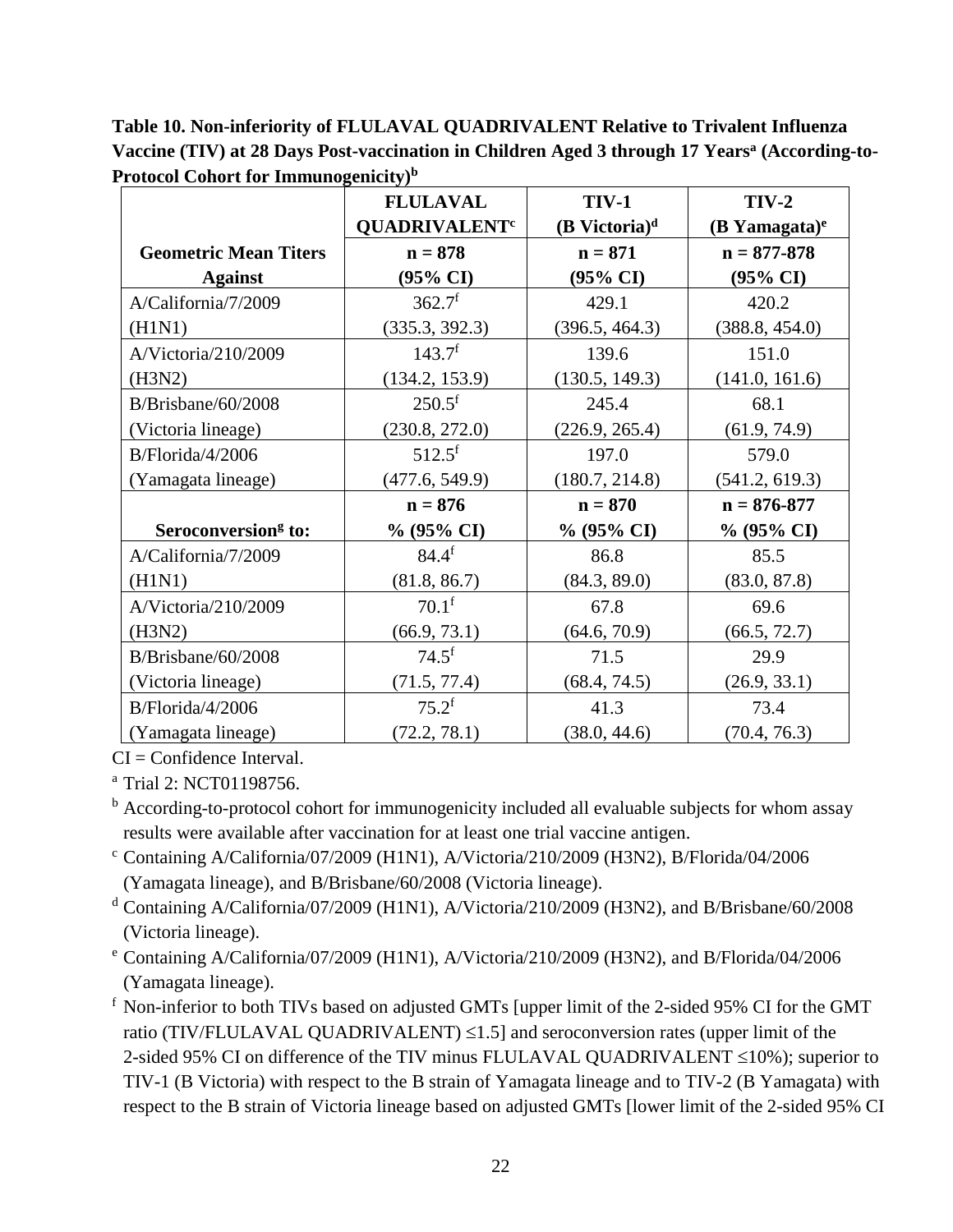for the GMT ratio (FLULAVAL QUADRIVALENT/TIV) >1.5] and seroconversion rates (lower limit of the 2-sided 95% CI on difference of FLULAVAL QUADRIVALENT minus the TIV >10%).

<sup>g</sup> Seroconversion defined as a 4-fold increase in post-vaccination antibody titer from pre-vaccination titer  $\geq 1:10$ , or an increase in titer from  $\leq 1:10$  to  $\geq 1:40$ .

#### <span id="page-22-0"></span>**15 REFERENCES**

- 1. Hannoun C, Megas F, Piercy J. Immunogenicity and protective efficacy of influenza vaccination. *Virus Res.* 2004;103:133-138.
- 2. Hobson D, Curry RL, Beare AS, et al. The role of serum haemagglutination-inhibiting antibody in protection against challenge infection with influenza A2 and B viruses. *J Hyg Camb.* 1972;70:767- 777.

## <span id="page-22-1"></span>**16 HOW SUPPLIED/STORAGE AND HANDLING**

FLULAVAL QUADRIVALENT is available in 0.5-mL single-dose disposable prefilled TIP-LOK syringes (packaged without needles) and in 5-mL multi-dose vials containing 10 doses (0.5-mL each).

NDC 19515-909-41 Syringe in Package of 10: NDC 19515-909-52

NDC 19515-900-01 Multi-Dose Vial (containing 10 doses) in Package of 1: NDC 19515-900-11

Store refrigerated between  $2^{\circ}$  and  $8^{\circ}C$  (36° and 46°F). Do not freeze. Discard if the vaccine has been frozen. Store in the original package to protect from light. Once entered, a multi-dose vial should be discarded after 28 days.

## <span id="page-22-2"></span>**17 PATIENT COUNSELING INFORMATION**

Provide the following information to the vaccine recipient or guardian:

- Inform of the potential benefits and risks of immunization with FLULAVAL QUADRIVALENT.
- Educate regarding potential side effects, emphasizing that (1) FLULAVAL QUADRIVALENT contains non-infectious killed viruses and cannot cause influenza, and (2) FLULAVAL QUADRIVALENT is intended to provide protection against illness due to influenza viruses only, and cannot provide protection against all respiratory illness.
- Encourage women exposed to FLULAVAL QUADRIVALENT during pregnancy to enroll in the pregnancy registry *[see Use in Specific Populations (8.1)]*.
- Give the Vaccine Information Statements, which are required by the National Childhood Vaccine Injury Act of 1986 prior to each immunization. These materials are available free of charge at the Centers for Disease Control and Prevention (CDC) website [\(www.cdc.gov/vaccines\)](http://www.cdc.gov/vaccines).
- Instruct that annual revaccination is recommended.

FLUARIX, FLULAVAL, HAVRIX, and TIP-LOK are trademarks owned by or licensed to the GSK group of companies. The other brand listed is a trademark owned by or licensed to the respective owner